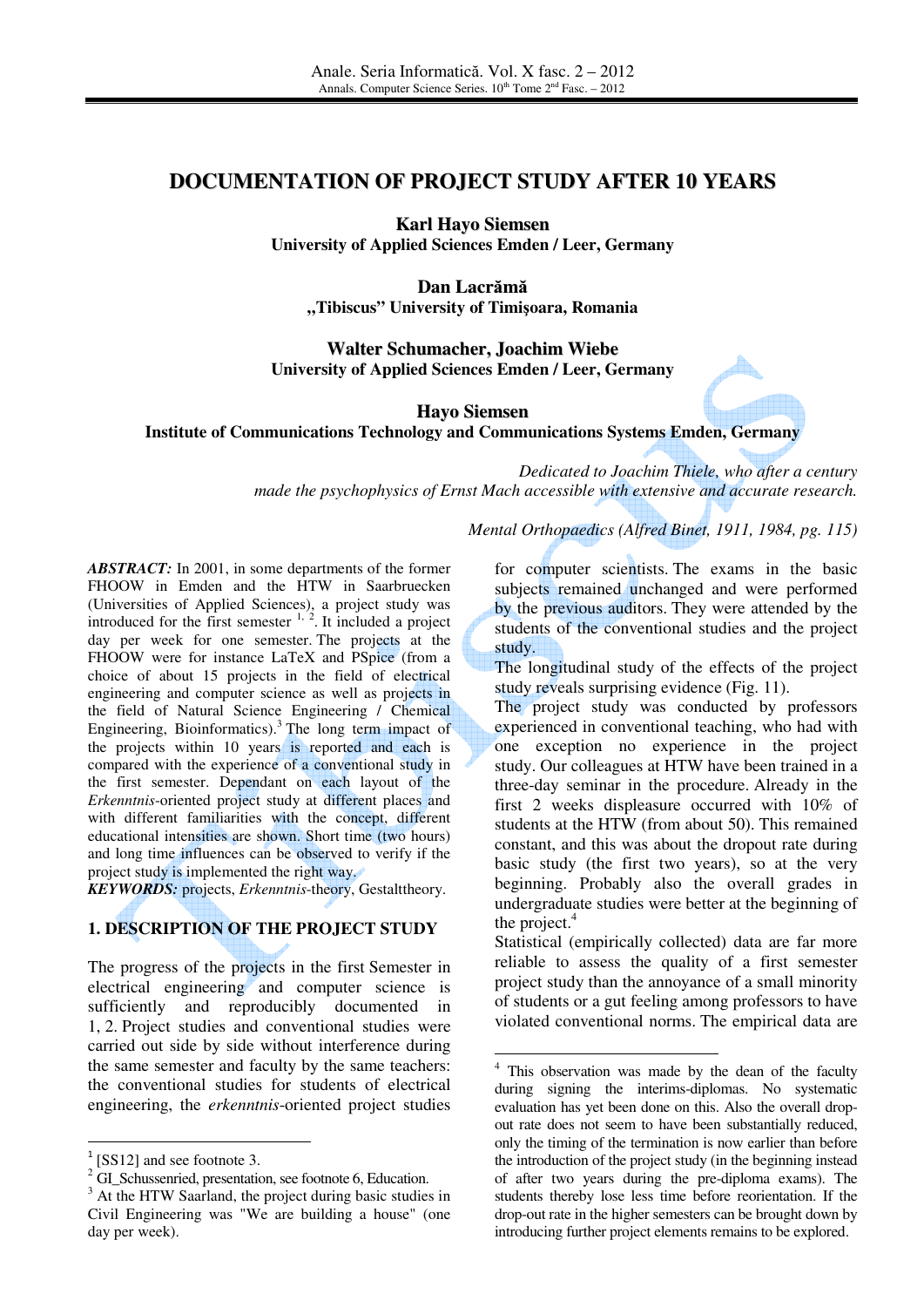the measure to which this form of teaching is assessed when the standard description cannot be reconciled with the existing situation, i.e. differing significantly. In the area of Science Education, the concepts are unfortunately often determined by evaluations from teachers and students, instead of giving priority to the empirical. As we shall see, the relevant empirical correction (Figures 6 and 7) is used for both  $\rightarrow$ pre-conceptions, the "learning rate" and the "difficulty of the test results". An intuitive understanding of these processes is empirically untenable, at least if the students have collected their intuitive experience under the conditions of  $\rightarrow$ conventional learning. Therefore, special caution is vindicated for these pre-conceptions.

The course in Emden in PSpice was carried out by a colleague inexperienced in project study, but accepting the approach. The course was done over 10 years with more than 200 students; these were the boundary conditions for the project LaTeX. Further project studies in the first half semester were carried out under approximately the same conditions by the colleague experienced in project study. The first two cohorts (years) comprised approximately 50 students per course, divided into different projects. After this time, the president and chancellor changed, who had initially supported the projects. The faculty decided to reduce the proportion of the number of hours in the project study for the first semester, as a whole project day was deemed too much by the majority of the colleagues while too little content was included in the project in proportion.

This changed the objective. The original approach was continued only in the projects LaTeX and PSpice, 2-hours each for more than 10 years. The positive side of this decision is that not only the time-constant for the "turning-on" of *erkenntnis* <sup>5</sup> oriented project studies became visible, but also the time-constants after the "turning-off". This happy circumstance permits to judge in what time frame a *erkenntnis*-oriented project study is effective and after which time the last signs of this project study disappear (see Figure 11). It is also clear that studies on projects in spite of additional evidence in epistemology no longer than a conventional degree. Furthermore, the images provide the information, at which times with which probability the *erkenntnis*oriented project study is functional, i.e. the parameters are set correctly.

5 What is meant here by the German "*Erkenntnis*" is metacognition in the sense of knowledge-theory (William James) or epistemology, which includes all ways of cognition, also and especially non-rational and unconscious ways. In the following, "*erkenntnis*" will be used as a technical term, like in *erkenntnis*-oriented (see also [Sie11]). It is a theory of "learning how to learn" most effectively and efficiently.

l

In the department, among professors, the view prevailed that the students of electrical engineering would have to be "saved" from the *erkenntnis*oriented project study and its (supposedly) low difficulty level. Therefore, there was in the first two years no mixing of students during the first semester. That changed over time with the two offers PSpice and LaTeX. In particular, the seminar in PSpice proved helpful to many other subjects of electrical engineering. This was quickly recognized by the students.

After 2 years and in the 6 years following, the project study showed effects: the former students of the project study in the first semester (all students of computer science) and their tutors published 68 articles<sup>6</sup> under review, including 12 doctoral dissertations, a total of more than 4500 pages under review (see Figure 11). The internal diploma theses <sup>7</sup> and theses in companies are not included in Figure 11. Diploma theses with a colleague of highfrequency technology, who got involved a year later in the project study are shown in Figure 12 and show a similar course with a one-year delay.

The approach should be analyzed in its educational function and explained thereby, how university operations can be optimized under which changed conditions and without additional cost. The notactive learning components are removed and the time is reused for a focus on the learning-effective parts. The parts effective for learning are thereby highlighted dramatically.

## **2. AN EPISTEMOLOGICAL, PHYSICAL AND PHYSIOLOGICAL GESTALT STRUCTURED PROJECT STUDY**

How does one arrive at such a project study? The background is a PhD thesis at the University of Heidelberg from 1980 ([Sie81]). The empirical data were collected at the Technical University of Karlsruhe from 1971 to 1975. They are compared with current data from PISA ([OEC07]). Historical data regarding this approach from  $1859$   $8$  onwards have been compiled in the years after 2000 and made compatible with the empirical data. From this experience, the *erkenntnis*-oriented project study

<sup>6</sup> Hochschule Emden/Leer -> Publikationen -> Siemsen

<sup>7</sup> Former German system comparable to Master theses, though slightly shorter in its time frame. The diplomathesis took three months to half a year.

<sup>8</sup> The date of publication of the "Origin" by Charles Darwin. This event and the following analysis by Mach (Mach in 1909, 1888, 1863, 1890, 1906 (in Binet's journal)) on what are the consequences of a theory of evolution for humans and human knowledge, began to approach the "genesis", which is used here as a metaphysical and empirical basic element.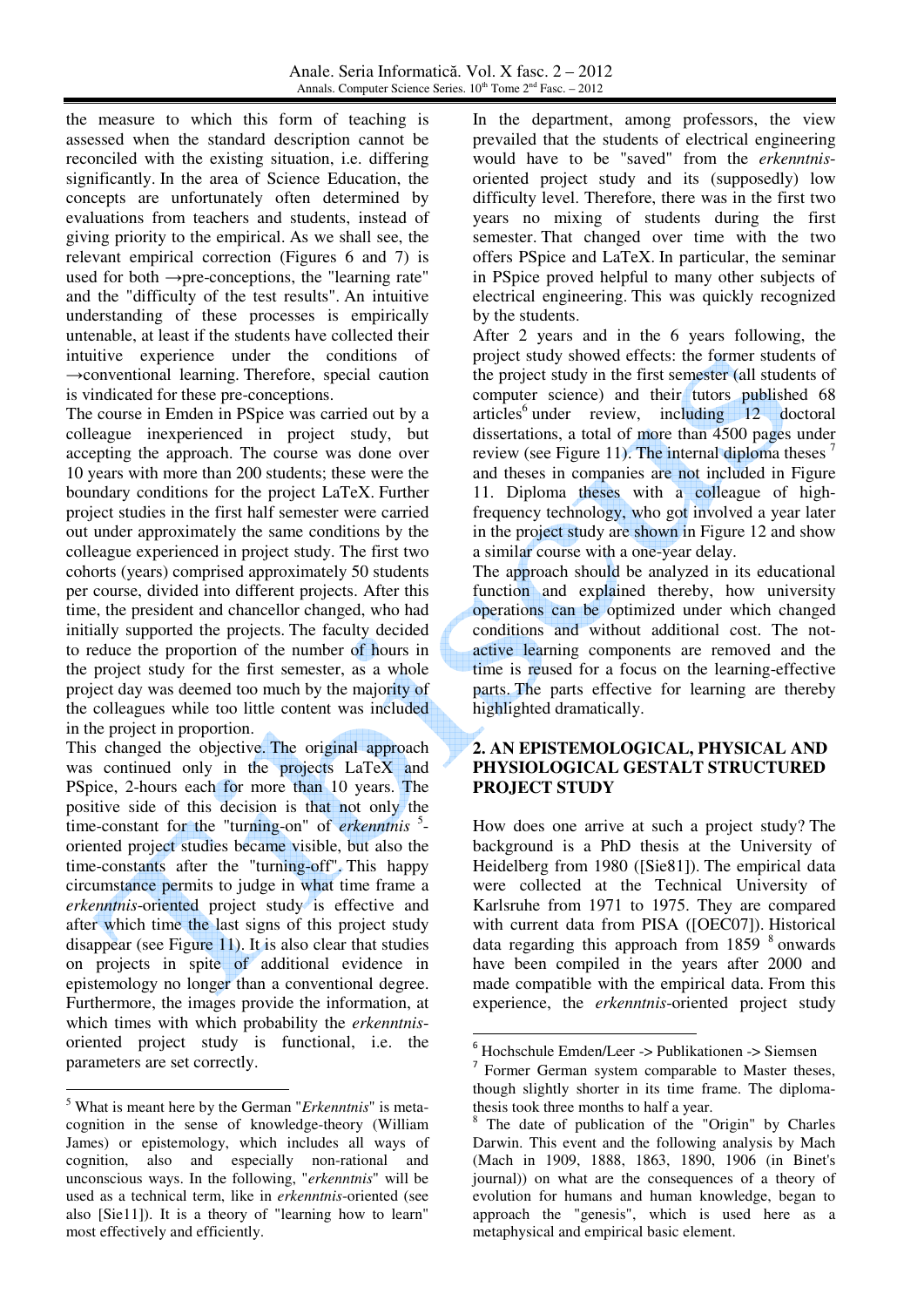was designed. Basis of the draft was the optimal taken from the previous empirical experience together with a combination of the theoretical foundation from the history of science. The

president of the University of Applied Sciences Emden / Leer aptly described the approach as a way to provide the University with a new and promising goal.



# Quality from learner's perspective

Legend: L = regular lecture, G = genetic small-group teaching,  $A =$  audio-visual presentation, TUT = tutorial (without *erkenntnis*-oriented training of the tutors), L = laboratory test (example: physics laboratory), RGU = computer supported teaching,  $\sigma_M$  = spread from the mean, h = number of hours

**Figure 1: Performance of forms of teaching from the perspective of the learner** 

In Figure 1, the  $\rightarrow$ assessment  $9$  of students, their  $\rightarrow$ expectations for this way of teaching their →experience with various forms of teaching was requested. As a measure of their judgment the  $\rightarrow$ laboratory test is taken, for instance from a  $\rightarrow$ Physics Laboratory with solid experiments, well worked out, to which they can prepare themselves by a  $\rightarrow$ test instruction for each experiment, typical of technical physics study in the lower semesters. Before each test, they were interviewed by an assistant in groups of 3 to 5 persons in order to recognize the state of preparation. Then they work through the tasks set for them and answering the questions from the instruction. The assistant verifies that they take the path provided in the instructions. This form of teaching is valued by students and is a good benchmark to compare other forms with. A lecture, for example, is assessed significantly worse in its learning effectiveness, tutorial courses not much better, an audiovisual lecture (at the machine, i.e. machine or film) even worse. This assessment is stable over time.

<u>.</u>

The *erkenntnis*-oriented project study in small groups with the assistance of a computer is first evaluated skeptical by the students in comparison to the laboratory experiment. This attitude disappears with increasing experience of this instruction from 2 over 4 to 8 hours. The distance from the lecture to the lab experiment is comparable to the distance from the lab experiment to the *erkenntnis*-oriented gestalt-psychological (abbreviated "genetic") project study. One can see a pair of scissors in which wellknown courses and genetic project study are evaluated further and further apart with growing teaching experience. Since the genetic course - as will be shown - is underestimated considerably in the two main points of learning speed and difficulty of the tasks, the gap is actually widened further than indicated by Figure 1, i.e. by the view of the learners. The gap between laboratory experiments and genetic education is therefore larger than what the students express. Figure 1 also shows that the introduction of student tutors without former gestalt psychological and *erkenntnis*-oriented training does not bring the success that one might hope for ([Sie81]).

 $9^9 \rightarrow$  reference to the Glossary presented at the end of the [SS12] paper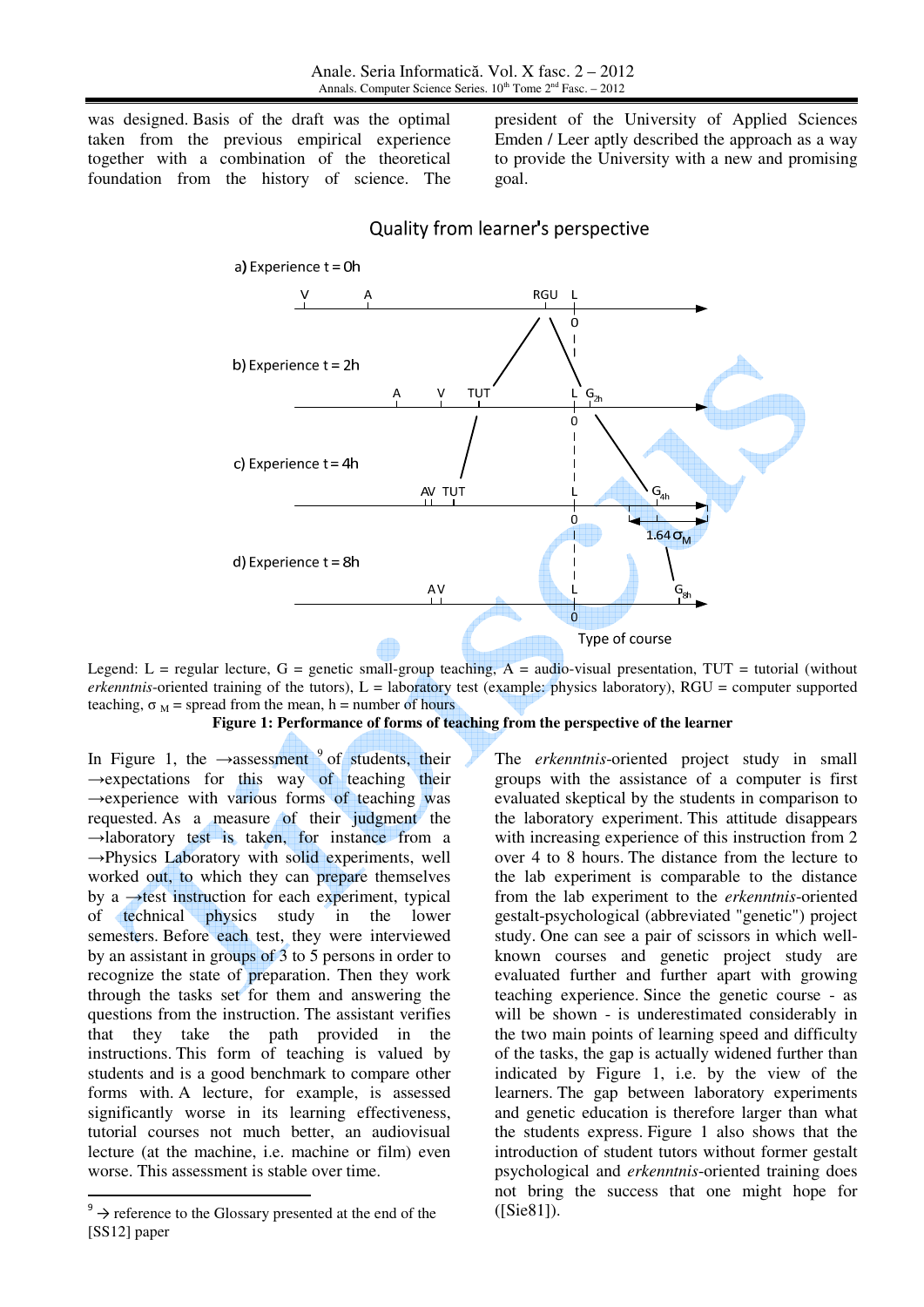These scissors have been chosen as the starting point for the investigation to improve Science Education from the perspective of the learners. It is consistent with historical epistemological considerations, especially those of Ernst Mach ([Mac75, Mac92, Mac97, Mac00, Mac01, Mac10]).

With the *erkenntnis*-oriented project study in the 1st semester, the experience of students is at least 30 h compared to 8 h in the study 1972 - 1975. The estimates after this period could unfortunately not be measured separately. The later statements of the students provide no reasons though to assume the subsequent course of the scissors differently.

The crucial point in the argument will be to describe the genetic teaching in such detail, that it is reproducible without creating significantly additional costs. These would ultimately express themselves in personnel costs, but such costs were not observable in the one-man operation of the project study.

#### **3. GENETIC LEARNING FROM DIFFERENT PERSPECTIVES**

*Genetic characteristics of teaching from the perspective of the learner* 

The categories under which students see a genetic lesson are:

- $\triangleright$  The thoroughness with which they "worked into the fabric" of the lesson, internalize it
- $\triangleright$  The concentration that they apply in this way of learning
- $\triangleright$  The pre-conceptions that they form in themselves
- $\triangleright$  The pressure to perform, which they want or which they feel
- $\triangleright$  The speed with which they believe to learn (or the superficiality)
- $\triangleright$  The difficulty of the contents of the topic, or specifically of the task

These categories are a reflection of the experience of students, the "metaphysics of the curriculum". They are not independent of each other. Thoroughness and speed appear to be antagonists. Pressure to perform can inspire or disturb. Concepts that do not (yet) reflect the exact facts might be considered superfluous. A "difficult" topic does not appear to be adequately reflected by easy tasks, but shows its difficulty through difficult tasks. These categories are actually effective, but reflect the process of learning as a theoretical construction rather than an empirical scientific view.

Therefore, it is essential to augment these categories through the aid of empirical evaluations with other theoretical constructs, pre-conceptions that do not carry these contradictions. From this follows the view into the history of science education and gestalt psychology, in particular to its pioneers. These

include Comenius, Pestalozzi, Froebel, Mach, Ostwald, Binet, William James, Dewey, Wittenberg, Freudenthal, Snellman, Cygnaeus, Eino Kaila, Nevanlinna, Ahlfors, C. Buehler, Wertheimer, Luchins, Goldstein and others. They have wrestled throughout their lives with the concepts, in order to describe the learning in science and technology academia. They have wrestled with the metaphysics of concepts, without getting caught in contradictions to the empirical facts or in avoidable circular arguments. But first to the categories, which solidified in the minds of the students, with which they analyze learning, to the metaphysics of the curriculum from a student perspective.

Between the *erkenntnis*-oriented project study and the genetic adaptative  $10$  lessons are 35 years in which students were closely observed. This resulted in additions, such as the increased use of psychophysics, accentuations and experiences as well as a historically founded theory. The starting point of this theory was then and is today Ernst Mach (noting that it is now much easier to investigate cost-effectively the sources that he has left, see [Thi64, Thi66, Mac13]).





Figure 2 shows that 80% of the students keep after 8 hours of teaching experience for a genetic instruction thoroughly. The saturation value should still be slightly higher. We are thus dealing with a form of instruction, thoroughness in the foreground. Even for concentration, it looks as if the students are involved more than usual (probably in comparison to the lecture, Fig. 3a, 3b). Again, after 8 hours there

<sup>10</sup> Adaptatation means (short time) interaction (reciprocal tie) between human and the environment (Mach, Piaget, Newton, James). This is contrasted to an adaptive, i.e. one-sided action. Here a more general understanding of evolution is taken than the one used by Charles Darwin (based on Lamarck, Spencer, Wallace, Mendel, Goldstein, Erasmus and Charles Darwin).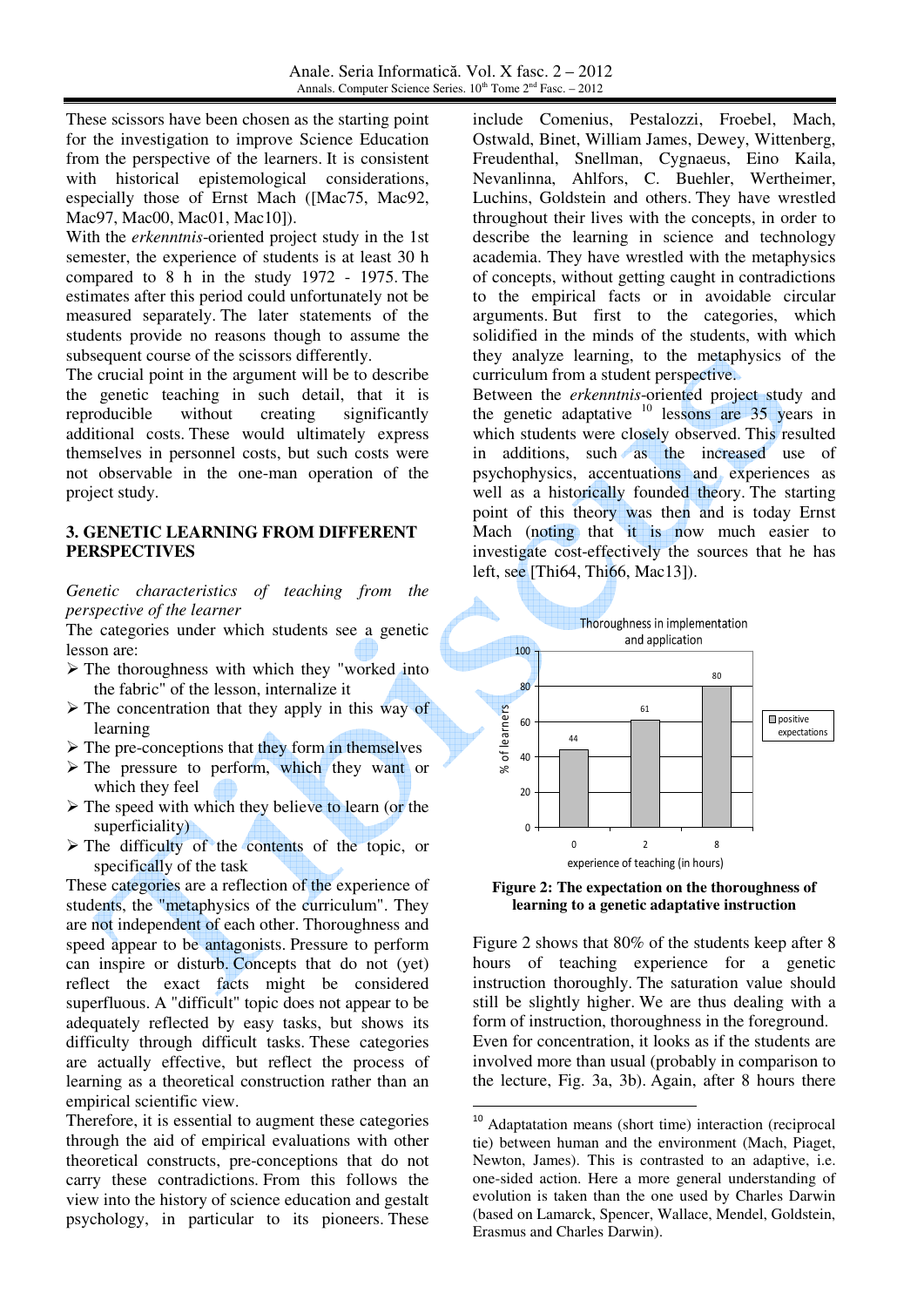are almost 80%, which feel that they are very or extremely concentrated, so that little or nothing escapes their attention. They are exhausted after 2 hours of continuous genetic instruction and must comparable to having watched an exciting movie return to  $\rightarrow$ reality. If, after 80 minutes, they were asked how much time had passed and they wear no watch, they appreciate the time with typical values of 20 to 40 minutes, in no case more than 80 minutes. In their experience, time flies in contrast to a typical lecture, in which the clock in the classroom does not seem that it wants to move at all.





**Figure 3a, b: The self-assessment of the concentration of students in classes according to different genetic adaptative teaching experience of 2 or 8 hours**

Again with 80%, the saturation value for learning under →concentration is not reached. The current understanding of the world (see Figure 4), which previously seemed tediously constructed but consistent, now needs to be reassembled. The integration of new or fundamental pre-conceptions into the current understanding of the world *enforces* this concentration in the learners themselves. No apparent pressure is applied from the outside during this process (cf. Figure 5). In the adaptative

interaction, the "self" becomes irrelevant for a limited time-frame.





**Figure 4: The expectation towards genetic adaptative lessons, in learning to develop pre-conceptions**

A genetic instruction is also characterized in that the students learn from this lesson how to develop  $\rightarrow$ pre-conceptions from it (see Figure 4).<sup>11</sup> This is clearly perceived by them after 2 hours of teaching experience. This explains the strong theoretical links of the lessons to →*erkenntnis*-theory, →Gestalt psychology,  $\rightarrow$ physiology (perception through the senses),  $\rightarrow$ physio- and  $\rightarrow$ psychophysics. The preconceptions that the learner develops form the basis for a  $\rightarrow$ worldview that gradually builds up and is refined. If other, different pre-conceptions for learners are already in place, the expectations are irritated and the pre-conceptions have to be consistently applied (perhaps completely new). At least in this case completely new pre-conceptions are offered. In a genetic instruction, *the learners themselves have to construct* how he or she incorporates the pre-conception logically unobjectionable into his or her previous thoughts. A genetic lesson will stop at each such point in the concept and offer discussion. The teacher has to grant this time to the learner.

It may seem strange, but in a genetic instruction, students learn without pressure (Figure 5a, 5b). The longer their experience continues in this regard, they also want to experience this. Genetic lessons therefore are largely free of fear, and this with at high concentration. The learning goal "*per aspera ad astra*" is not valid, there is no "cramming" of contents.<sup>12</sup> The gestalts are "sucked-in like mother's

 $11$  i.e. what the classic lesson does not seem to demand from them.

<sup>&</sup>lt;sup>12</sup> Rather, like the introduction of Ovid's Metamorphoses, "*Aurea prima sata est aetas, quae vindice nullo, sponte sua, sine lege fidem rectumque colebat. Poena metusque aberant nec verba minantia...*" (This was the Golden Age that, without coercion, without laws, spontaneously nurtured the good and the true. There was no fear or punishment: there were no threatening words to be read, ...).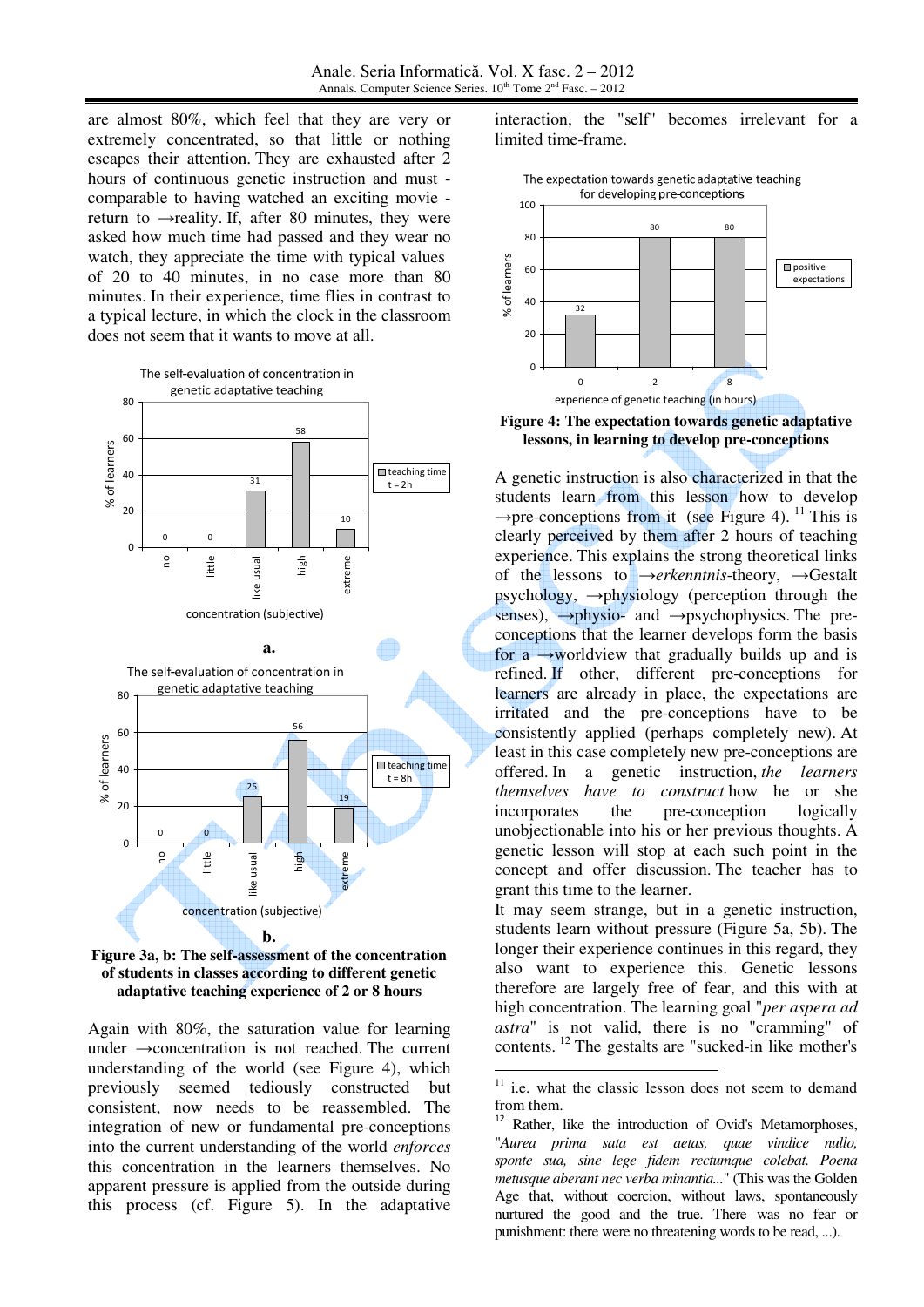milk" (Einstein, in his obituary on Mach's influence), not drilled-in or trained by dressage. Everything must be understood on its own, classified by the learners. Any threats are undesirable, and yet no learner switches-off (Fig. 4). This is reminiscent of Froebel games, so the interaction of high concentration and the more leisure-oriented game. Strategies of teachers of exerting pressure with whatever means are undesirable and interfere with a genetic instruction in the early phase. This also implies that  $\rightarrow$  personal power issues are largely excluded.



**Figure 5a, b: learning with / without pressure to perform in a genetic adaptative instruction**

Figure 6 gives with growing experience the impression that genetic learning is slow, would cost a lot of time (because it is thorough, see Figure 2), that it requires a lot of time to learn properly. This is an argument that requires further empirical and theoretical analysis. It will be shown later that it is a drastic  $\rightarrow$  perceptual illusion of the learner. The model that the students (from the past, from their experience) have in mind is a  $\rightarrow$ linear learning model that leads to this error. There are many indications that genetic learning has an exponential character, i.e. relative to the linear model, it first runs *seemingly* slower (and shockingly "easy" as some of the professors have expressed it), then to become almost explosively "fast". Take for instance the total time, which the students needed for reaching a PhD (see Figure 11). In spite of having studied in a genetic way, they achieve this common objective in an amazingly short time. One also finds a thoroughness not reached with other teaching methods (Fig. 2), essential for a scientific approach, and thus the first step towards the doctoral dissertations.



**Figure 6: The expectation of the learner to himself in genetic adaptative lessons to learn quickly**







In Figure 7, the expectation of the students about the difficulty of experiment and contents before the genetic instruction **(V,** so no experience with that learning) and their assessment of these problems after such instruction (i.e. with experience in genetic learning) are assessed (●). The students were also asked about their view on how an optimal problem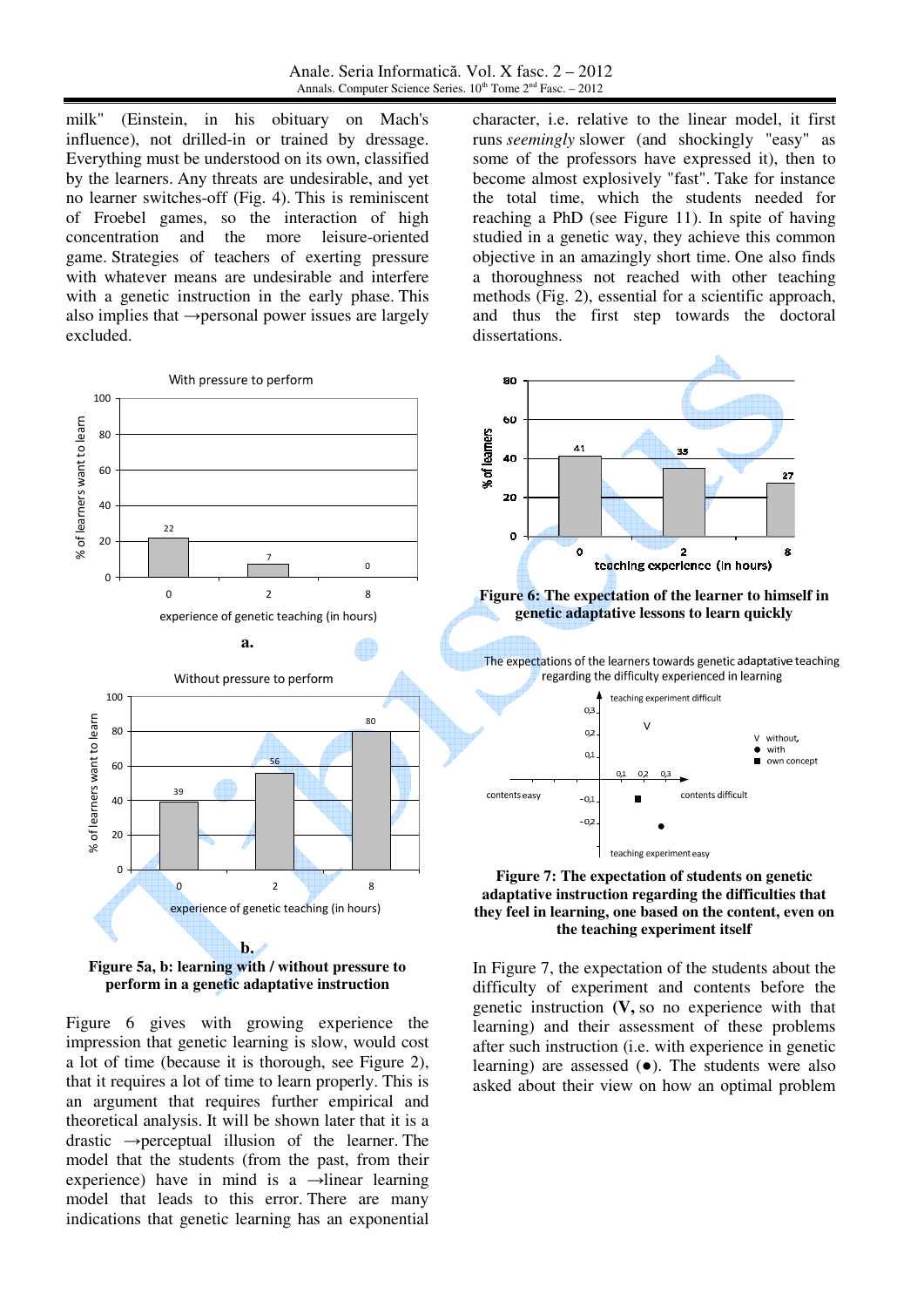Anale. Seria Informatică. Vol. X fasc. 2 – 2012 Annals. Computer Science Series.  $10^{th}$  Tome  $2^{nd}$  Fasc. –  $2012$ 

difficulty should be designed in order to enable learning (■). At the center of Figure 7 lies a  $\rightarrow$ moderately difficult content for a  $\rightarrow$ moderately difficult experiment. The estimates of the learners can thus be understood, as if in their consciousness as subjective assessment - the difficulty of the content remains almost constant, at least in a first approximation. The teaching experiment, however, which is more difficult on first sight, proves after the genetic learning process on closer inspection easier than initially suspected. It is - probably in order not to avoid the trouble of learning, but to "bravely" face the task - wished to again become more difficult.

A content that is mastered, *seems* to be easy <sup>14</sup>. This fact has not yet been understood by the students. Even after a semester, they do not  $\rightarrow$ trust it. Therefore, the estimate of the experiment by the students is a  $\rightarrow$  perceptual illusion. In the procedure described also lies the key to the  $\rightarrow$ cultural embedding<sup>15</sup>. The problem of  $\rightarrow$ integrating students coming from other cultures or from families of lower class is hereby solved. No one is left alone with his or her (perhaps at first not matching to the scientifically requested) pre-conceptions. The learner gets all the necessary support and time to build up the basic pre-conceptions without contradictions.

The students perceive the tasks of a genetic project study as much easier than initially expected (Fig. 7). They value the content of the discipline as a pretty difficult (and want some more challenging tasks for it), the latter, however, would contradict the claim of genetic instruction, namely to learn developing pre-conceptions in terms of Gestalt psychology (see Figure 4). Following this student

<u>.</u>

assessment in the course over several years and a possible change over that time will not be pursued here. There is no evidence that lessons with difficult tasks would be faster, on the contrary. If parts of the genesis are omitted, this has endless dramatic consequences in the lack of understanding of all concepts based thereon. Any mistake in teaching is thus metastasized. Trying to learn faster by omitting parts of the genetic process will fail, as well as trying to increase the difficulty of the task. This applies to teachers and learners.

Annex 1 depicts an example of a genetic lesson in Science Education.

# **4. GENETIC LESSONS FROM THE PERSPECTIVE OF THE TUTORS AND ASSISTANTS**

This group has benefited from the project study. They have contributed to publications to a much greater extent and have partly they done a PhD during that time.

# **5. LUCHINS AND HIS COLLEAGUES - THE STORY OF HIS DISSERTATION**

This is the story of the dissertation of Abraham Luchins, the student of Wertheimer ([Luc93], p2). The behavior described for one of his supervisors is similar to that of some professors at the FHOOW and seems to be typical of the criticism voiced towards genetic adaptative teaching methods. The thesis of Luchins was filed at New York University on "Einstellung - effect of learning by repetition." At the suggestion of the supervisor of the thesis, Luchins presented his draft in front of the graduates committee. The committee expected additional historical work in psychophysics (using the terminology from Mach) and judgment scales. A statistical analysis was supposed to demonstrate the critical ratios for each difference.

After finalization, a member of the committee claimed that it was impossible to get such large critical ratios. Therefore, "there must be something wrong with the research". The large impact needed to be due to an uncontrolled variable. Luchins agreed to repeat his experiment in the presence of the critic in a class of his choice. The critic himself could score and tabulate the responses.

Luchins repeated the experiment successfully with the same results. Nevertheless, the puzzled member of the commission renewed his claim that there must exist an uncontrolled variable. He claimed that when he himself did the experiment in his class, it gave different results. Luchins pointed out that the actual method used by the critic differed from his in important aspects. An experienced statistician in the

<sup>&</sup>lt;sup>14</sup> This is also the trouble of teachers who have mastered a content to see, what is easy and what is difficult for students as for him or her, all seems easy. Many teachers thus teach in order to show that they have mastered a content and not to optimize learning for students who are novices in it (see [Mac90]).

 $15$  Also, the project is not culturally specific. In the Czech Republic (Brno), a similar attempt was made from a doctoral student in physics in a course he gave on astrophysics. In the course, the students should independently organize a simulated scientific conference. The results here were that 1. the understanding of the subject was significantly better for all participants; 2. now more students could be classified as "very good" including some which had seemed "very poor" in their performance before; 3. afterwards, everyone was more motivated to study their subject and 4. students also acquired additional skills, for which otherwise there would not have been the time to teach them. Similar effects of genetic teaching can be observed in other countries as well (e.g. Finland, Switzerland, France, Austria, India, Russia).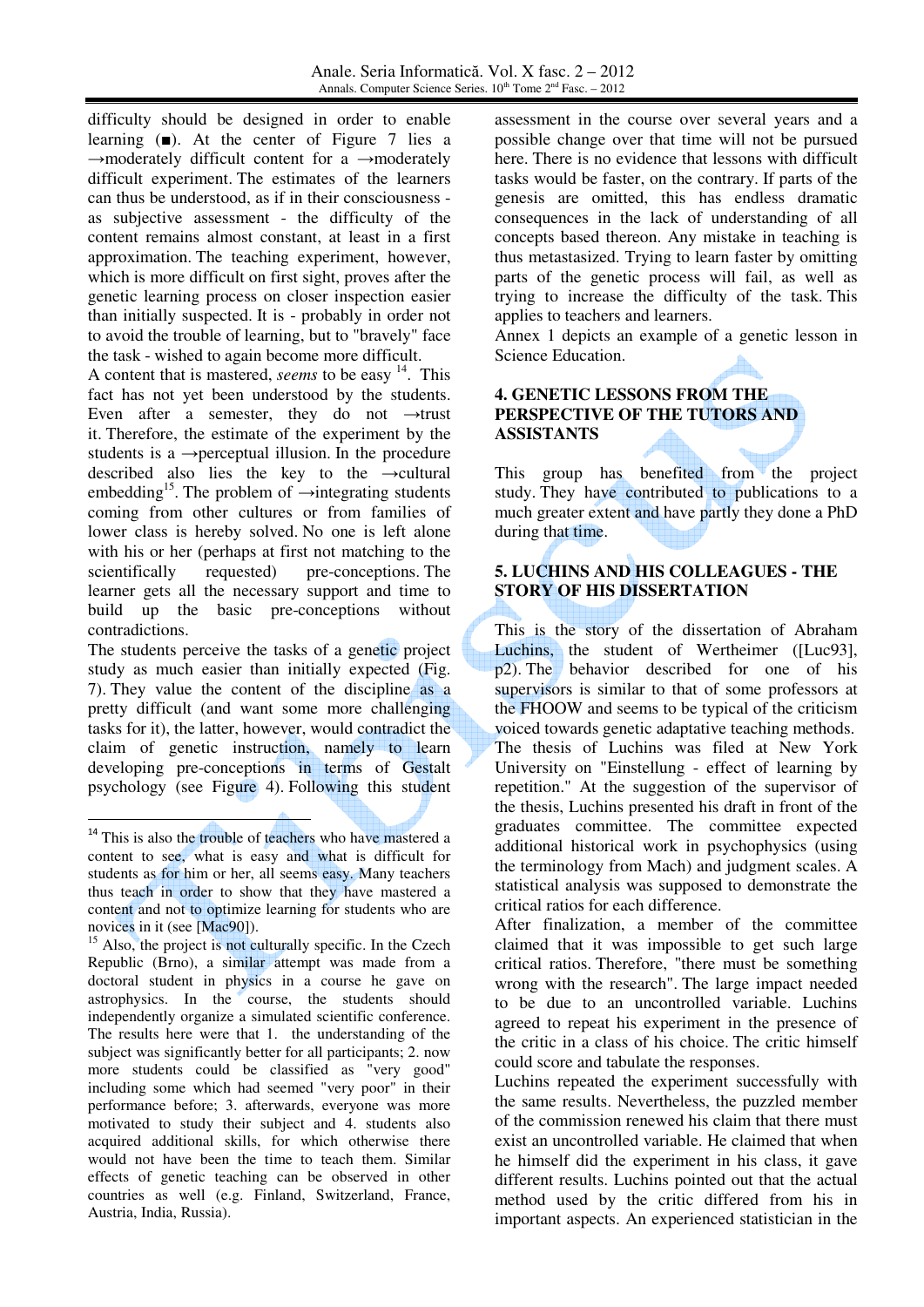commission then noted that one necessarily gets large numbers when weighing an elephant with gram weights. Subsequently, the thesis was finally accepted.

### **6. THEORETICAL FOUNDATIONS OF A GENETIC INSTRUCTION**

A crucial point for a reshaping of learning lies in installing a genetic process at an early step of the learning process and resting at this place, until the basic pre-conceptions are built and stable. The incorporation of an adaptative genesis guarantees largely similar cultural, gestalt psychological and psychophysical preconditions required for a content after passing through the learning genesis. After the genesis concerned with the basic concepts, principles and pre-conceptions had run its course, the following more content-related learning processes become largely independent of culture. They are consequences of learning the basic concepts and turn out as the obviously easier part of learning <sup>16</sup>. Thereby, the learners can easily learn them to a larger degree by themselves. The lecturing of contents by professors at universities is not required in the dimensions currently practiced. It is too much time invested in teaching into an area, which generates little benefit and has diminishing marginal returns, i.e. the more one invests, the fewer (relative for every coin invested) the benefit. Some things can be optimized, but rarely bring overall increases of more than 5-10% in efficiency or effectiveness. From the zero-sum game of the maximum usable time of the learner  $17$  and the teacher follows that their time can be used elsewhere far more effectively.

The conclusions from the basic concepts need not be presented in lectures by professors with painstaking effort and impressive drawings on black- or whiteboards. You can easily read about it with often better quality in books, for example. A lot of time is wasted in talking, as after a genesis, the learner can teach it to himself much more effectively. Many of the students who are classified in the linear learning model as "average" or "bad", show their potential in a genesis and an *erkenntnis*-theoretical seminar and will develop a non-contradictory model of thinking in self-study and project study.

In principle, one can speak of a  $\rightarrow$ metaphysics of the curriculum and a typical Machian approach. This means avoiding auxiliary constructs <sup>18</sup> carried over

l

from the past as habits, as long as what they describe does not constitute curriculum. One has to reduce the metaphysics of the curriculum to the necessary, empirically reproducible part. Evaluation agencies and the department often rely on gut feelings and concepts in education that empirically have proven to be fictions. These fictions are not tenable in science. They hide within them costs of greater magnitude.

Before details on genesis are discussed, a further objection, which seemingly speaks against the installation of a genesis. Genesis is nowhere to be found in the curriculum. Therefore it goes beyond the limits assigned to the teacher by the curriculum and the assessment of an evaluation agency. Is the teacher entitled to this kind of digressions? Regarding this, there are different opinions concerning the freedom of teaching, which is enshrined in the Basic Law in Germany (*Grundgesetz*, which is the German form of a constitution). The teacher teaches content (of Gestalt psychology as applied to Science Education), which according to the conventional view is not part of the curriculum (e.g. physics). That makes him *de facto* vulnerable to attacks. The opposing view is that this does not concern others or the department, because of the freedom of teaching. The teacher has good empirical-statistical reason to develop his approach this way. The Basic Law allows him not to defend his actions against third parties, but to simply apply them. Attempts to prevent a genetic approach by the duty of organization of the department are prohibited. Apart from this, the learners can learn seemingly much better and faster and with significantly fewer side effects. Considered empirically, there is no doubt about that. It is time to free the theory of the curriculum of the parts of metaphysics which have no business to be there.

The relative proportion of the *erkenntnis*-theoretical, cultural, Gestalt psychological or physiophysical components in the genesis is not given. It depends on the subculture in which the learner grows up. If, for example, the eye movements of the learner are ignored in the learning of reading in elementary school, a large proportion of students with dyslexia are produced in elementary school. The evidence of gaps between words and similar conventions are not observed by these elementary school students, the eye movements of the students are not affected by them. In the example, the proportion of physiophysics rises (control of eye movements), which needs to be spend on learning to read and write. Should one ignore that the student may spend 12 or 13 years in school and 4 years at university

<sup>16</sup> Thus, learning is more accessible to a statistical analysis.

<sup>&</sup>lt;sup>17</sup> The effectiveness of improving the learner/teacher ration thus also has its clear limits.

<sup>&</sup>lt;sup>18</sup> This does not speak against auxiliary constructs, but against their unreflected usage. If many old constructs can

be replaced by a new construct (as in the case of gestalt for instance), this might actually be thought-economical.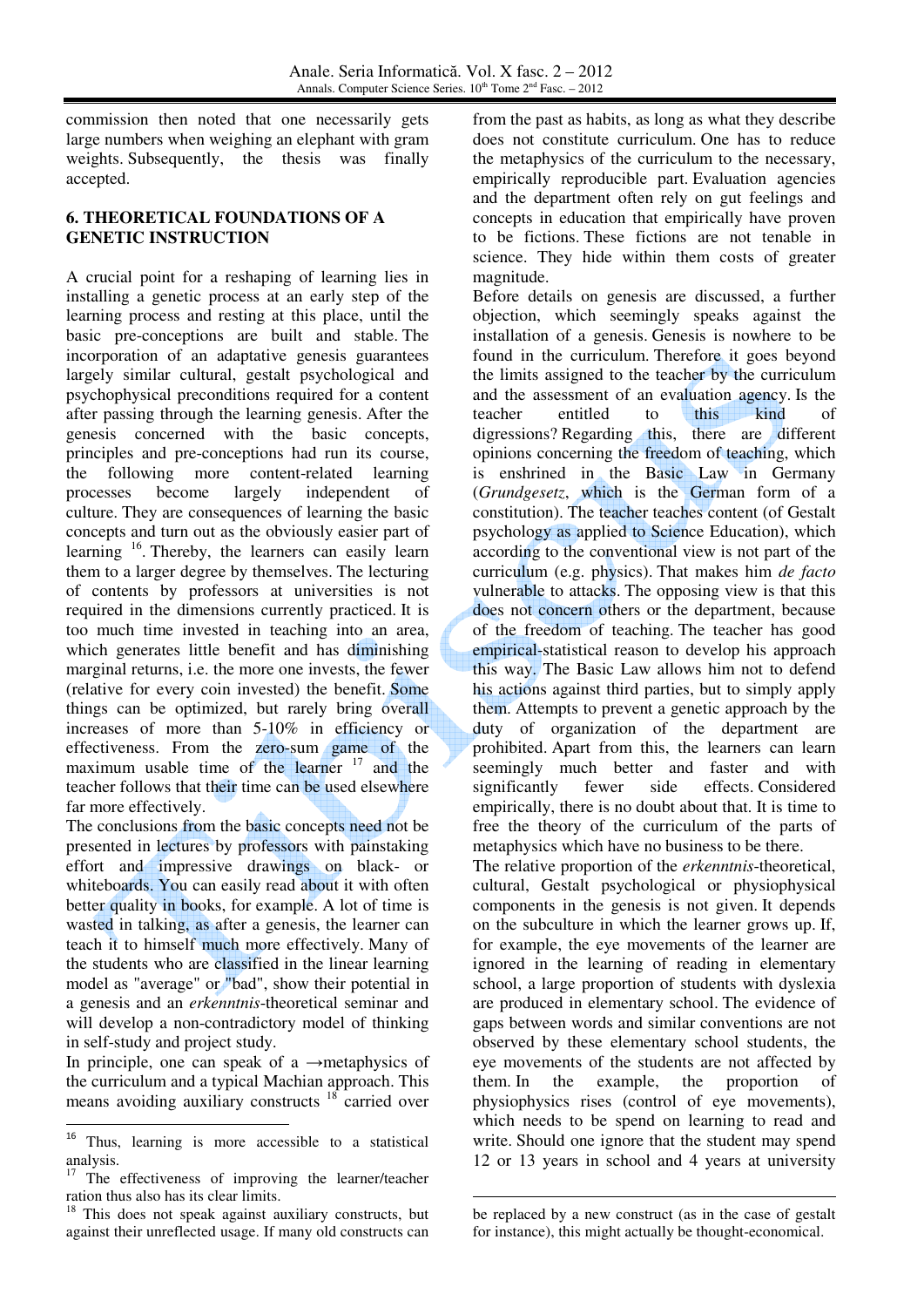-

without this defect being noticed or ameliorated. The student receives no help. Such repairs need depending on the case - between 3 days up to 6 weeks, 2 hours a day, depending on how much the learner can exercise self-control. The time for this repair is out of proportion relative to the ridicule from students and professors, to which the reader has been subjected for nearly two decades without fault and which affected his self-esteem dramatically.

From the statistical data from PISA 2006 (Table 1) shows that it is extremely worthwhile, to work on the epistemological, cultural, Gestalt psychology and physiophysical deficits of the learner  $19$ , especially the laggards (see Table 1b, Finland in the field up to level 2). This results in yielding up to four times the number of top people in the area of Level 5 and 6, compared to the opposite approach (OECD average). The opposite approach often means to encourage just the learners at the top of the control group (right branch of the normal distribution) by a so-called "Excellence Initiative".

The normal distribution of the OECD is already dramatically inferior in yield relative to the Finnish distribution, where the laggards have been retrained with a genesis that had been apparently missing. In other words, the linear model of excellence initiatives leads in a country like Germany to an annual investment of funds of several billions of Euros without any significant yield of excellence (maybe the few students have become slightly better, but they have not become more). Maybe such an approach was still feasible at a time, when only few highly skilled people were needed in a society, but in times of a severe lack of skills, it is doubly wasteful. The investment into the right branch of the normal distribution results in little appreciable success<sup>20</sup>, because of the small number of subjects. While in contrast the concentration on the laggards and eliminating the causes of the lagging needs no additional money and achieves four times the yield of learners at the top.

Compare the two surfaces of the left branches of the distribution curve for the U.S. (marked dark gray in Table 1a) and Finland (light shading in Table 1b). One can see immediately that in Finland the problem of laggards is being addressed. Then compare the two faces of the right branches of the distribution curve for the U.S. (marked dark gray in Table 1a) or Germany and Finland (light shading in Table 1b). The top performances in the U.S. are modest compared with those of Finland

-

([Sie12b]). The area under the right branch of the curve in the U.S. marks the yield of excellence, when the laggards are not encouraged, the area under the right branch in Finland marks the much higher yield of excellence for the example of Finland in comparison with the U.S. (for a comparable task). The statistics will not tell if in Finland the initial laggards remain relatively at the lower end of the scale  $21$ . One may well find as a result of Gestalt psychology training that they become part of the excellent students.<sup>22</sup> This will require further investigation.



The results in mathematics and in the latest PISA study are not fundamentally different, particularly with regard to Finland curve. In relation to the basic perspectives on science and mathematics education examined in this article, strong short-term changes are not to be expected. The Finns needed about a decade to train a significant number of teachers (and several decades before to develop the method, see [Sie11]). A significant part of the short-term changes is therefore likely due to "cosmetics". The understanding of the students in mathematics and science is thus not fundamentally changed. It remains "untouched" so to speak regarding the *erkenntnis*processes.

 $21$  The reworking of the laggards is based - at least on the investigations Figure 8 and Figures 9 and 10 - the simplifying assumption that the problems can be fixed within 6 weeks with a maximum effort of one hour daily. Regarding the students this is usually the case. More serious problems - as observed by psychiatrists in a general population - remain unresolved within the given monetary frame.

 $22$  If one works on the problem of laggards and resolves their weaknesses by education, also in Finland it can be observed that these latecomers often do not end up back at the lower end of the scale, just shifted to higher scores, but can "jump" into the top group passing other students (e-mail from Kaarle Kurki-Suonio 05.05.2012 referring amongst others to the teacher Katja Palomäki. She told: "…being pupils of marks 5 [worst grade], is not due to being stupid. But the pupils of our school have a lot of problems in their homes. …. But then there are a few such pupils, who have thought that they are stupid, but I have succeeded in encouraging them to pose questions. And it has turned out that they make excellent questions showing that they have really understood what it is about. So, there is hidden potential in those pupils once they could be made to work for their studies …").

 $19$  This is since long time common education practice with special needs pupils for long time.

Especially if taken into account those included with an eidetic memory are included among the "top" students.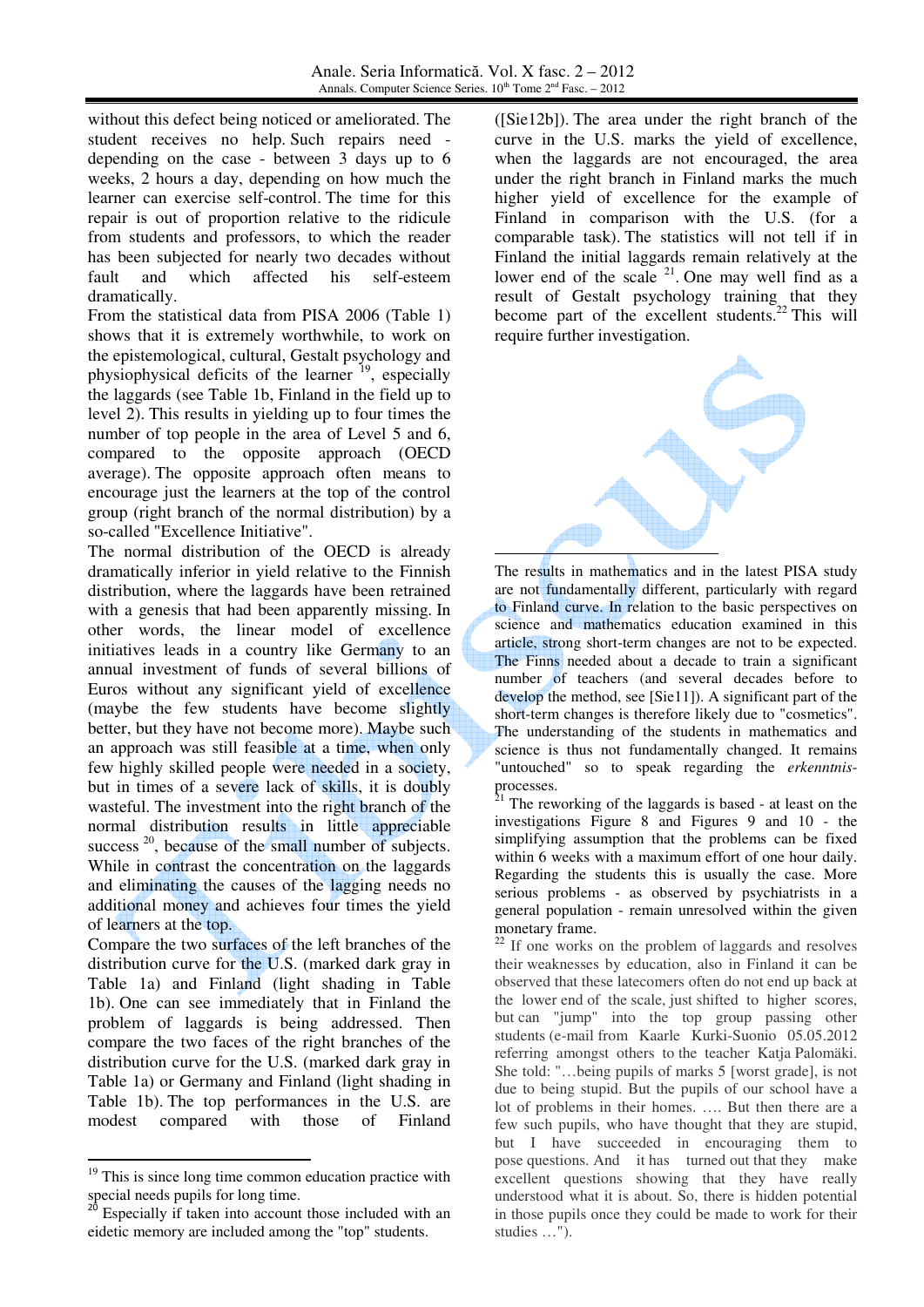

**Table 1a: Distribution of "grades" in PISA for the United States ("6" is the highest grade, more than 708 of 1000 points, [Sie12b])**



**Table 1b: Distribution of "grades" for PISA in Finland (FIN, "6" is the highest grade, more than 708 of 1000 points) Source: OECD ([OECD07])<sup>23</sup>**

l

 $^{23}$  The results of PISA 2006 (published 2007) were taken as an example, since here PISA tested "science" for the first time. More recent PISA comparisons do not lead to any fundamentally different result regarding Finland, but show more "habituation effects". Individual countries increasingly seek specific one-off measures, which can be brought about for instance by a PISA test drill, or by recommending the potentially poorly achieving students to remain home on test day.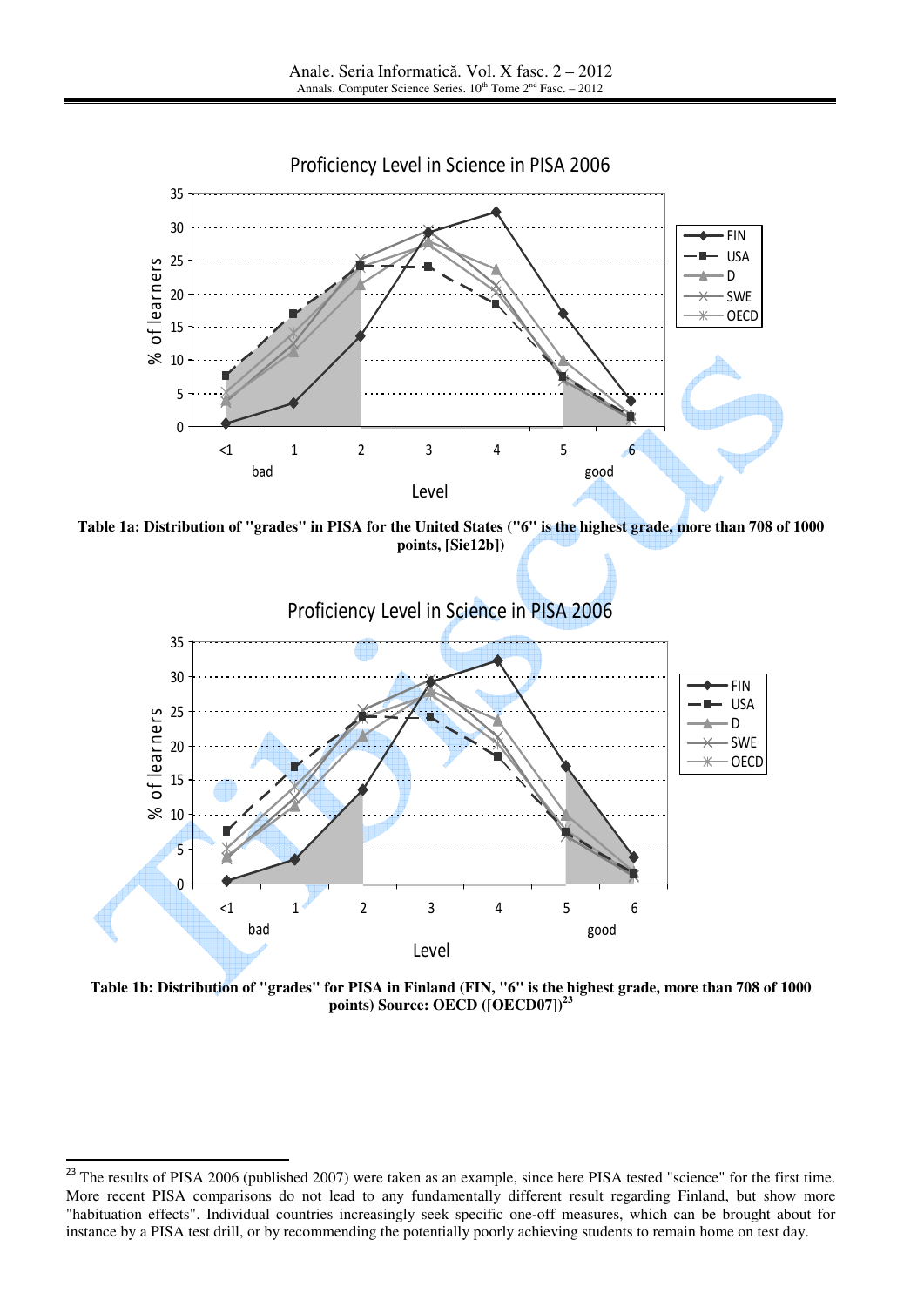Anale. Seria Informatică. Vol. X fasc. 2 – 2012 Annals. Computer Science Series.  $10^{th}$  Tome  $2^{nd}$  Fasc. – 2012

A similar, under laboratory conditions much more accentuated picture relative to the data from PISA, Table 1b. The former FIN right branch of the curve results from the empirical data of the genetic adaptative learning (Figure 8b). C means control group without, E experimental group with genetic teaching from a single cohort, evaluated after the lesson. The mean values are indicated by µ, the standard deviations σ. On "easy task", see the notes on the assessment of students regarding "light" and "difficult" tasks in Figure 7. It is obviously desirable to make tasks easy (and in a genetic instruction it can probably not be "prevented" to do so). This is achieved by gestalts, i.e. useful pre-conceptions onto which the learner can construct his or her worldview (i.e. by no means irrelevant "light" problem settings). At the same time one must make sure that the learners do not underestimate the now hidden, but still existing difficulty of the content and as a result should be led to the fatal idea of stopping their own learning altogether (see Figure 3).

The control group in Figure 8a shows an approximate normal distribution, similar to the graph of the OECD averages in Table 1. The students of the top group (90 - 100%) of the control group are also in this case significantly less in number compared to the experimental group after the genetic, more Gestalt psychological learning (the two bars in Figure 8b at 90% and 100% are much larger than the in Figure 8a at the same x-coordinate position). Figure 8b also shows the dramatic influence on the more Gestalt psychological learning (the two bars in Figure 8b at 90% and 100% are much larger than the in Figure 8a at the same xcoordinate position). Figure 8b also shows the dramatic influence on the genesis of the laggards, the bars at 30% to 60% in Figure 8b in comparison to the bars of 30% - 60% in Figure 8a. (The bars at 30% and 40% have disappeared in Figure 8b, students as laggards no longer exist in the experimental group).

A similar picture already emerges from the project in the 1st semester ([SS01a], see Figure 9 and Figure 10), only the consequences regarding later years were only fragmentarily known at the time of measurement:



**b. Figure 8a, b: Typical distribution of the frequencies of learning of the investigated sample regarding their performance ([Sie81]) for tasks valued as "light" and the same task, compared to the control group (C) compared to the experimental group (E), the latter in** 

**a genetic adaptative teaching**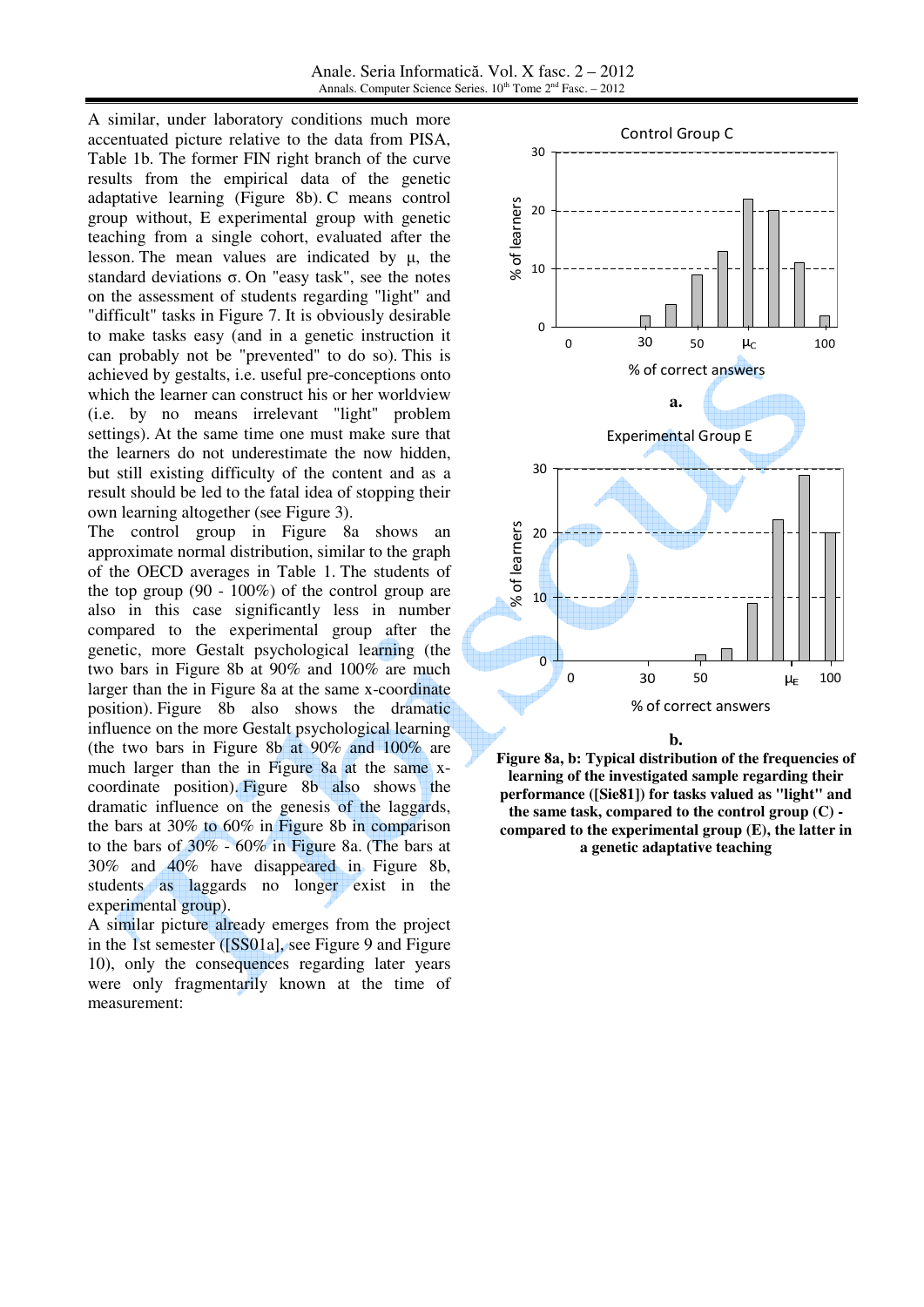





Here are two Figures 9 and 10 in comparison. The mean value of passing the tests of the control group lies at 54%, of the experimental group 81% (same examiner, largely the same tasks, same exams; the students in the control group, the electrical engineers, were previously evaluated by the professors as the better students). The failures are marked in dark gray and for the control group already show a clear warning in view of further study. The proportion of "dark gray" in the control group (Fig. 9) is significantly higher than in the experimental group (in this case, the students of computer science, Figure 10). It is striking that the experimental group with its *erkenntnis*-oriented project studies obtained better testing results in areas, where the project content is not immediately recognizable. Is it a "transfer" as a result of applying methods of *erkenntnis*? The professors (even skeptical) of civil engineering at the HTW believe to observe a transfer from the project study on all subjects of the study without our influence (though not on the long-term grades and probably not in the example shown in Figure 9 and 10 degree). Similar results can be shown for PSpice (see below). Figure 10 gives a strong indication for this view that needs to be further studied, however, distinguishing according to conceptual and methodical influence of *erkenntnis*-oriented project study.

Already at an early time, after the 1st semester, one can observe that the students drawn from the same cohort - the weaker in the opinion of the majority of the professors - have been improved in the experimental group and moved into the top group. For the control group, this improvement obviously does not take place. The "protection" that was intended to be given to the students of electrical engineering has failed from an empirical point of view. Continuing to work with the control group (in a conventional study there is usually no experimental group), is unfortunately common practice, but an unproductive and unnecessarily costly one. It should not come to that!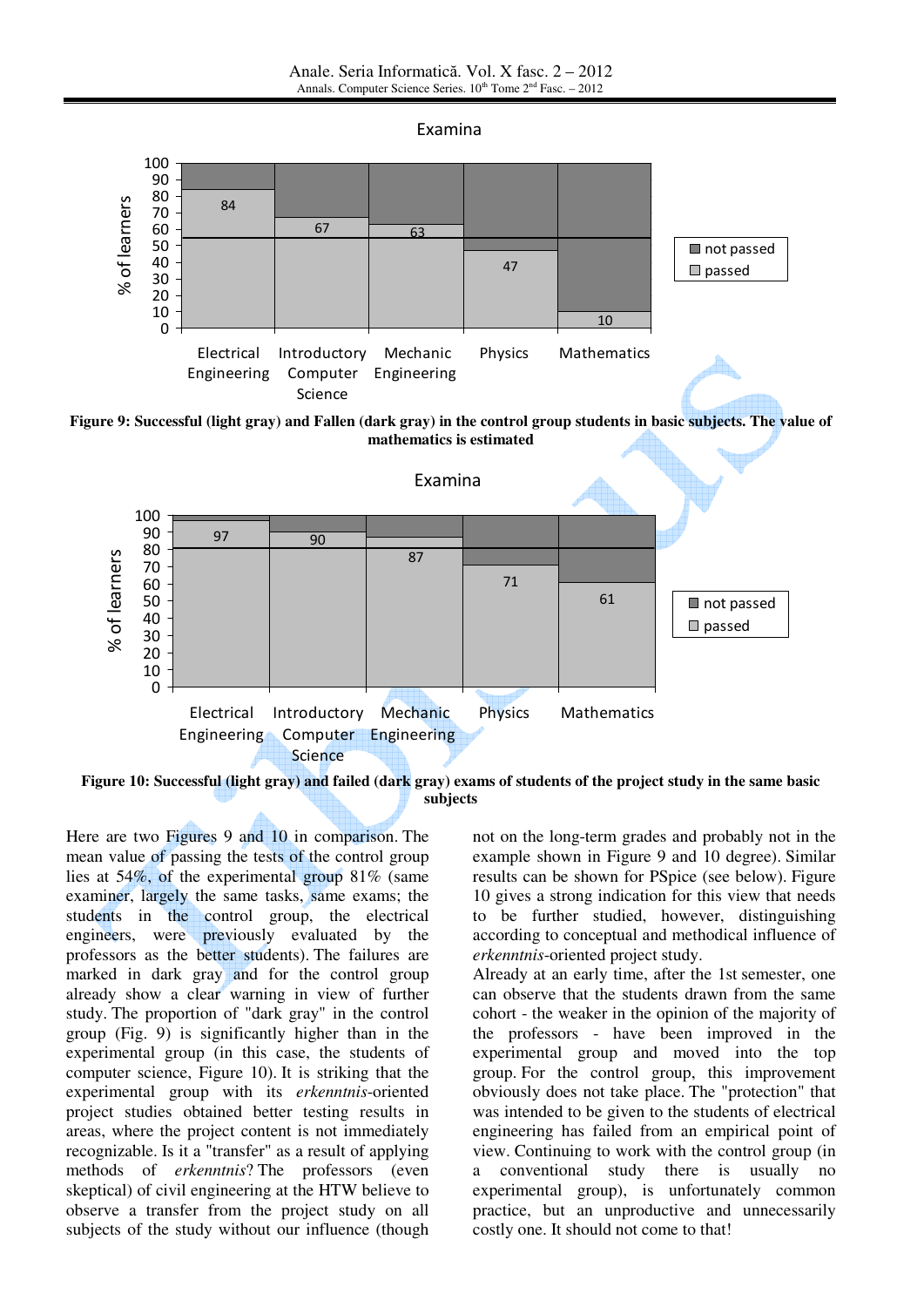Further working with the control group is based on a linear model of learning. The conceptual linearization with promoting a small currently leading group and waiving the process of genesis is expensive (the learning at best reaches a tiny minority, and even they could have been previously promoted by parents  $^{26}$  or previous teachers). It is mostly covered by the repercussions of the followup problems from the lack of *erkenntnis*-theoretical, cultural, gestalt psychological and physiophysical assistance (resulting in a dramatic extension of study time). Viewed empirically, it is, as compared to the approach of an *erkenntnis*-oriented project study shown here, extremely unproductive.

After the end of the semester in the following cycle, a separate seminar on mathematics was offered, apparently a kind of "problem child" (see Figures 9 and 10). The students were told regarding the participation in the seminar that who will attend regularly, will very likely pass. Three of the initially 12 participants have participated to the end and consequently passed the mathematics exam on their own. Unfortunately, the number of participants is not sufficient for a statistical evaluation. (As 61% of participants in the project study had already passed the mathematics exam in the first semester, there were only a maximum of 20 voluntary participants available, the actual drop-outs (10% of 50) also needing to be removed; Also one could observe in the 12 participants - at least 9 of them - significant deficiencies in time management<sup>27</sup>, although the seminar was offered in a way that it did not collide with the second semester.) The (unique) effort to prepare the seminar for mathematics for teachers was considerable (15 weeks, 4 hours per week preparation for the analysis of typical perceptions and culturally acceptable gestalts in the problems used in the course, which involved two professors and two tutors) additional to the seminar itself. The effort to support three regular participants with not feasible and would have needed to be integrated into the exercises of Advanced Mathematics. In the second run, the resources for this were not available anymore.<sup>28</sup> Therefore, the consent of the colleagues,

-

with whose exercises one would have needed to interfere, was not sought. Here we find a position which could not be optimized to the desirable extent due to boundary conditions. To a lesser extent this also applies to the subject of physics.

For most students, the acquisition of culturally more appropriate gestalts in most subjects has apparently run smoothly. This explicitly includes  $\rightarrow$  students with foreign roots and the students who are culturally disadvantaged due to their parental background. Because of the thoroughness (Fig. 2) and care in the procedure, integration is not a subject for lengthy investigations in this kind of teaching. However, about 20% of the students are not satisfied with this type of learning. Half of these students will fail to study, others may choose different approaches of learning. These two groups were not further investigated. It is not easy to sieve them out from the 80% content during the semester. With this restriction, it seems worthwhile to investigate the consequence of Figure 1, the quality of the learning from the perspective of learners. These empirical data are also indicative of Figure 6, the impression that learning would run more slowly, because being more thorough. The control and the experimental group learned in exactly the same time, with the genetic learning, despite the time invested in it for other goals, obviously achieving dramatically more. The same conclusion may also be drawn from Figure 9 or Table 1. The results drawn from three different studies of learning processes on an empirical basis thus all come to the same conclusion: it is far less worthy to invest in "excellence" (the right branch of the normal distribution), but instead to do everything to prevent a normal distribution, which implies early and intensive care for the laggards (the left branch of the distribution curve). This is the case in Finland (Table 1b) as well as in the genetic adaptative teaching (Figure 8b) or in the *erkenntnis*-oriented project study (Fig. 9), the successor of the genetic adaptative teaching, now also with a more intensive integration of knowledge from history of science,

psychophysics and Gestalt theory. Noteworthy is the opposite strategy, which was applied in the U.S. in the wake of *General Science Education* on the left branch of the distribution. There, nearly 50% of students fail (with

.<br>-

<sup>&</sup>lt;sup>26</sup> The influence of parents' home on the PISA success in Germany and in most OECD countries is twice as big as in Finland.

<sup>&</sup>lt;sup>27</sup> These deficits suggest that these students did not apply the "morning prayer", that is, the discourse on *erkenntnis*theory every Friday morning, to themselves. These deficits point to barriers of learning resulting from chronobiology, a part of psychophysics. They are frequent, observable already at a young age, difficult to resolve and require further research.

<sup>&</sup>lt;sup>28</sup> In the following semester at the university, an application was made to provide funds for tutors for specialist training in Technical Mechanics. This

application was rejected by the students in the senate on the grounds that such a request must be extended to the whole university (with three locations and many faculties), of course to the same costs initially applied for. That would be fair. Such thinking, in which an acceptable target (equal treatment of all students) is made absolute without regard to resources lets one pause to reflect on the necessity of an *erkenntnis*-theoretical basic education for all students.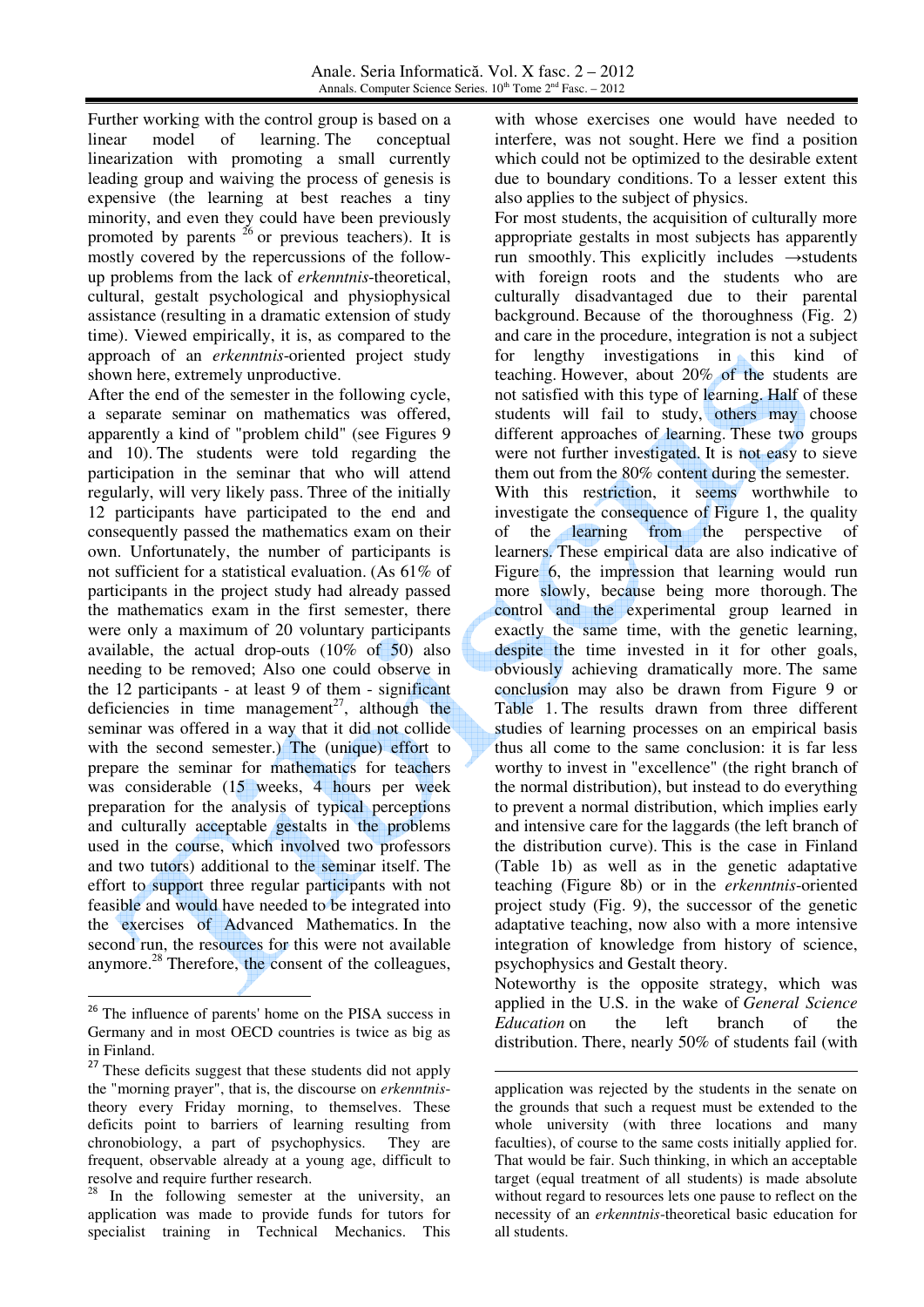a level of up to 2, see Table 1a). It has not even been noticed or one did not want to notice that half the students have learned *nothing,* in spite of the high investment (which also extended to astronomy, chemistry and biology ([Sie12b]); one has sought the error exclusively in the teaching of natural sciences, looking in particular to physics rather than in the lack of Gestalt psychology and missing *erkenntnis*theory. As noted before: both these areas are not apparent in the curriculum, but hidden in the metaphysics of the curriculum). Since one has not paid attention to those "left behind", to that particular part of the result or has taken the result as immutable normality, this deficiency was revealed only in 2008 with the publication of PISA 2006 ([OEC07]). One can do something against the notpicking-up of students in learning science and it is not even particularly expensive to do so. One must not condemn millions of people to not-learning.

# **7. LONG-TERM CONSEQUENCES OF GENETIC INSTRUCTION**

So far, genetic teaching was examined primarily on a semester. How such teaching affects more than 10 years, has been at best examined in PISA.



**Figure 11: Frequency of publication after the start (and end) of the project study** 

Figure 11 shows the  $\rightarrow$ number of publications from the Laboratory of Parallel Processes in the course of 10 years. Before and after this period there were, as the timeline shows, no technical publications. (The comparable cohort with the same examiners in other 10-year periods and for the students of electrical engineering therefore shows a zero-line! This is the key empirical difference, depending on whether at the beginning of the 10 years an *erkenntnis*-oriented project study was held or later. There have been no significant numbers of publications among students in computer science previously or ever since. The 68 publications of students at a university of applied sciences in a course program is unusual (probably unique) in Germany, 12 successful doctoral students as well.) Each light grey box documents a publication in peer review (5-15 pages, sometimes also 100 pages). Medium grey boxes of height 2 describe a dissertation (250 pages in addition to experimental work), the dark grey box with the weight 4 is a book of 600 pages. The project study for the first semester ran for 2 years, offered two times after 2001. After 2002, the department decided, as mentioned, to stop this "waste of resources" (a project day per week, Friday) in favor of lecturing theory with technical content. So the students were deprived of the methodological tools to themselves construct a world view and keeping it consistent. Without the shutdown of the project study in the first semester in Figure 11, so as of 2006 (the year in which the 2002 year of students could show the effect of the project study on their training) for all subsequent years, a series of columns in the same level as 2006 would probably have continued to the right (which would have been raised by two dissertations per year, as the years 2007-2010 indicate in Fig. 11). This number of publications is an impressive result for the *erkenntnis*-oriented project study, which is reached already after four years of its implementation.

The project study for higher semesters was still carried out by individual colleagues. The students could choose it. The proportion of *erkenntnis*-theory in the project study of the first semester (which the students with slight derision called morning and evening prayer) was closed by the action of the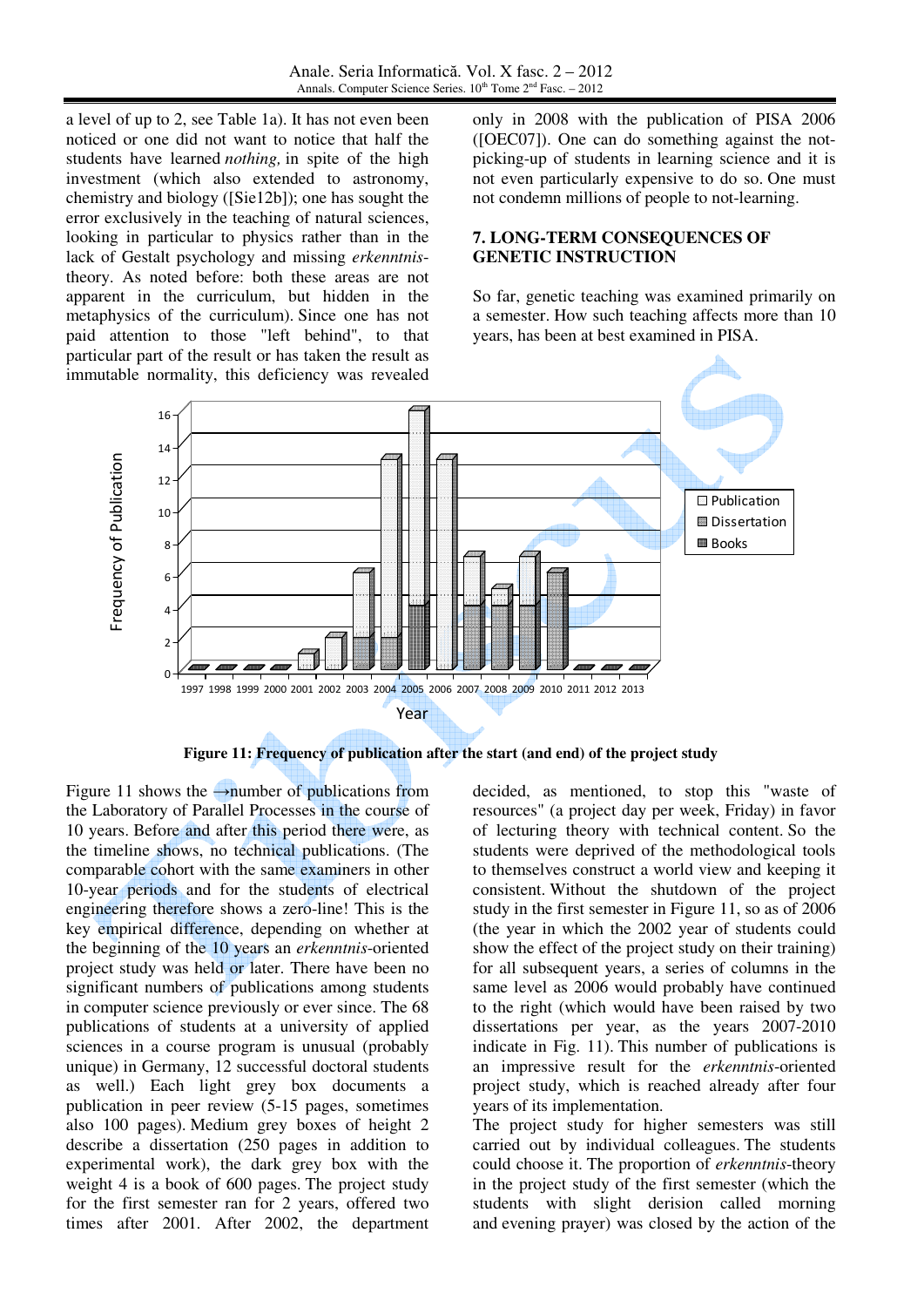department. This crucial intervention stopped the reflection of the students regarding their own behavior. Only when clear deficits showed, the professors who held fast to the *erkenntnis*-oriented project study, worked partially to ameliorate them. The deficits are more rare (the students are not as confident to tell about them anymore), but more pronounced. In general, the deficits can be resolved within 6 weeks of collaboration between teachers and students, usually after a few days. The realization of a general self-control of students, however, was dramatically suppressed.

The initial publications were written by the tutors. The  $\rightarrow$ publications then show a sharp increase up to 2006 (the year in which the students of the second turn have received their diploma, i.e. after 9 semesters, the standard period of study). Afterwards, some of the students wrote a  $\rightarrow$ transfer report (a work in which they qualify for a doctorate in England). Then follow the  $\rightarrow$ dissertations of the tutors, assistants and students from the project study in the following years until 2010. Together with the transfer report, this results in 3 1/2 years for a dissertation, the time it usually takes as a minimum in an engineering subject. The project study therefore *- viewed empirically - does not extend the period of study* (as opposed to the early assessment of students in Figure 6). The students are - as shown by their publications - not at a disadvantage in  $\rightarrow$ "content consumption". These two concerns of the majority of the faculty in particular were, as Figure 11 shows, totally unfounded. The number of those who have qualified for a dissertation is  $6\%$  of students in the experimental group (see Table 1, FIN, and Figure 8). In the assessment of one of the authors  $\rightarrow$  at least 15% of students could be considered by their learning achievements to qualify for a dissertation, if the funds for them to make a living had been available, i.e. had been generated in the region. These were missing as well as a minimum of support in the region after  $2002<sup>29</sup>$  In Leicester at the Software Technology Research Laboratory (STRL), all students worked on their dissertation alongside their part-time job (provided that job and dissertation did not have the same topic). Afterwards, 60 PhD students studied at the STRL, so a dramatic expansion at the STRL. This is a clear indication that this approach is a way in Germany for scientific

<u>.</u>

universities $^{30}$ , that the number of doctorates there could be increased from 5% to 20%, if one could decide on using a similar way in the training and financing to the one shown here.

The quality of publications complies (through peer review) to international scientific standards. Some of the publications were published for young scientists by the society for computer science (GI), others at international conferences, others appeared in the Toolbox (with a circulation of 10 000), still others at the DeMontfort University in Leicester. Certainly, students who just enter with their publication into the scientific community cannot be measured on the same scale as experienced researchers. If one considers the book, the dissertations and a part of the other publications, one can certainly find a considerable amount of qualification. This qualification is definitely large in comparison with non-publishing for a long time.

From which date can one safely assess the effectiveness of the approach? The latest 4 years after the start of the project study in the first semester this seems to be possible. But already at the end of the 1st semester, there are clear indications, as the average of the exams passed increased from 54% to 81% and thus the problem of suspended exams for the subsequent semesters and of the late dropouts diminishes (Figures 9 and 10). If one would like to move this knowledge to an earlier point in time, questionnaires can be used, like those from which the Figures 1 to 5 have emerged and from which one can recognize being on the right track as early as 3 weeks in the first semester. In case significantly different results are obtained there, one should check one's teaching approach.

After 2010, the publications break down to zero in subsequent years. The *erkenntnis*-oriented project in the 1st semester did not take place for a while, the actual source of the subsequent publications dried up after 2002. One can obviously not remove the erkenntnis-theoretical, cultural, Gestalt psychological and physiophysical part without consequences for the number of publications, the core of the scientific debate, even if it is not so visible to which extent it contributes to optimizing the teaching. (The internal reports of projects of the

<sup>29</sup> in Anglo-Saxon regions is provided by industry or agriculture, a quota of jobs for college students to the regional disposal. This part of the doctoral students will be paid. The funds for 3-4 years cover modest living expenses and tuition fees. In return for this, the PhD students teach some of the regular courses.

<sup>30</sup> It is assumed here that the goal of universities of applied sciences relative to the universities is their applied nature. This can also be generated by scientific research (dissertations). The Gestalt psychologist Kurt Lewin once called this the "practical theory".

<sup>&</sup>quot;But we must never fancy, as physicists have been taught to do by Faraday and J.R. Mayer in a more circumscribed province, that progress in the paths once entered upon, is the *sole* condition of enlightenment." ([Mac83/Mac88], p.2). It is thus helpful to deliberately change the perspective at least once in a while ([Sie12a, Sie12b]).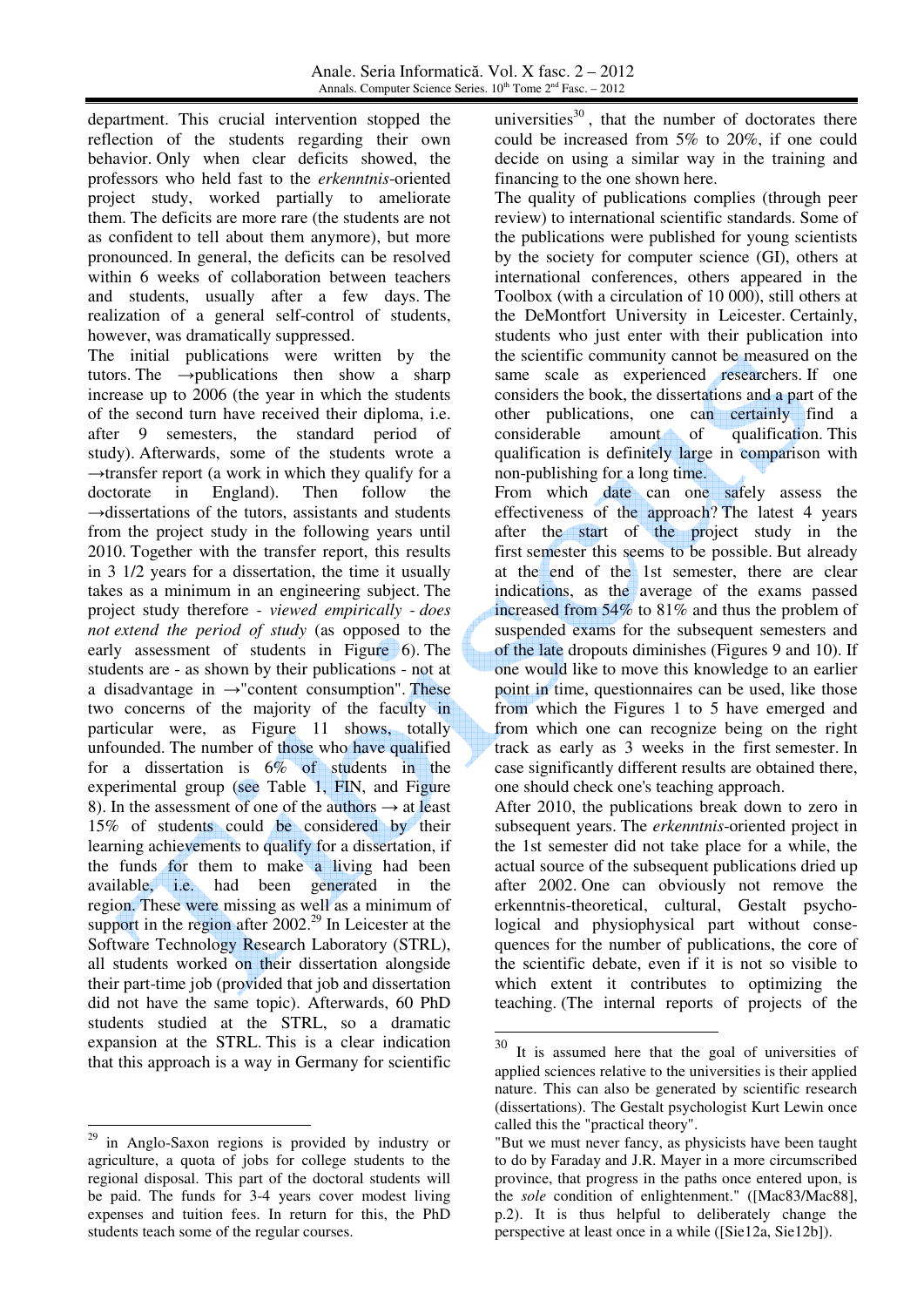Laboratory of Parallel Processes as well as the diploma theses are not included in Figure 11.) From the dissertations in the area of influence of the Laboratory of Parallel Processes at the time of this publication already 3 professors have emerged, one with tenure in the U.S. Two of the new doctorates are still at least partially active in the region.

### **8. IMPORTANCE OF PUBLICATIONS**

With the exception of the dissertations, no particular value was laid on publication, no one was pressured into writing them. The publications arose "naturally" from the attempt to carve out ideas.<sup>31</sup> They were not originally intended as a visible result of the *erkenntnis*-oriented project studies. Only their large number has led to including the publication, which is already a standard indicator of scientific work, into the evaluation of the project study. The colleague that worked on the project PSpice, had a similar increase in graduates over the comparable timeframe (Fig. 12).

# **9. DENIAL OF LIABILITY (DISCLAIMER)**

The investigation of the *erkenntnis*-oriented project studies were carried out according to the criteria of carefulness. There are indications that part of what was done in the test is often not recognized in its  $\rightarrow$ holistic meaning and therefore omitted in attempts of reproductions (for example, an omission of genesis or Gestalt psychology, using contents instead). Under such changed conditions, the results mentioned here - despite the name "Project Study" may not be reproducible.

# **10. THE SEMINAR LaTeX**

This two-hour seminar has been offered for 10 years at the university and is chosen each semester by about 15 - 20 students as an elective course. With it remained one non-content subject from the original canon. The students learn the language of TeX by Donald Knuth in the modification according to Leslie Lamport, LaTeX<sup>32</sup>. In this language, one may design books and mathematical papers in unprecedented visual quality, equip them, for example, with marginal notes or print equations in

<sup>32</sup> see www.Dante.de

l

mathematical form. The embedding of drawings (for example, by vector-based tools such as Dia or by pixel-oriented tools) has been the subject of another project ([SS01b]).

In addition, in the first runs instructions were given on how to build a scientific paper, how one optimizes it by "kneading it through" and what one should pay attention on in the design. The scientific works of Figure 11 all have taken recourse to that experience. In addition, application letters were written in LaTeX, a quality of expression which cannot be achieved in other ways, with which one can generate a particularly individual cover letter. Overall, it was ensured that the linguistic expression became "a clever routine by different criteria" among the students. Only the elegant formulation for the sake of formulating was not practiced. There was a focus on bringing existing thought processes into a linguistically acceptable and presentable form and to print out this form. Thereby engineers are able to understand, express and optimize their own thoughts and tell them grammatically correct to others. This is a form of linguistic transfer.<sup>33</sup>

# **11. THE SEMINAR PSpice <sup>34</sup>**

-

PSpice is a course of 2 SWS<sup>35</sup> with projects contained therein. It was acquired in 2002 by one of the authors and is an example of another part of the project study, which is popular with the students of computer science and electrical engineering. This example one can see that the students clever use of the opportunity to learn one content and at the same time other contents - in a sense *en passent* - ("Transfer"). One can see from this, that as a teacher one does not already need to be an expert in a *erkenntnis*-oriented project study in order to successfully participate in key parts of the project study and use it for the benefit of one's own teaching. Furthermore, one can see by the "transfer" the gestalts, which are hidden in PSpice (and can be made visible) and which are far-reaching for linear and

<sup>&</sup>lt;sup>31</sup> Some artists talk of "releasing" a statue from its surrounding stone. Mach used the metaphor of "carving out" ideas in analogy to his observation of a girl (his daughter) trying to knit for the first time and moving all her muscles including her tongue along. Only with experience, the muscles actually needed keep being used in the process, while the others which are unimportant for the process are neglected bit by bit.

<sup>&</sup>lt;sup>33</sup> Engineers often study engineering precisely because they find dealing with technical equipment easier than communicating with other people. Therefore, this communication (and the thoughts needed for it as a prerequisite) can be considered a hard and intuitively unpleasant task for many. It trains a different mode of behavior than they are used to (and good at from their own perspective). It thereby open up choices and combinations in different modes of behavior, which were not perceived to be available for the individual before. They become very successful with this in their jobs.

 $34$  for Spice see en.wikipedia.org / wiki / SPICE

PSpice see PSpice (student version), http://www.cadence.com

<sup>35</sup> SWS means Hours per week within one Semester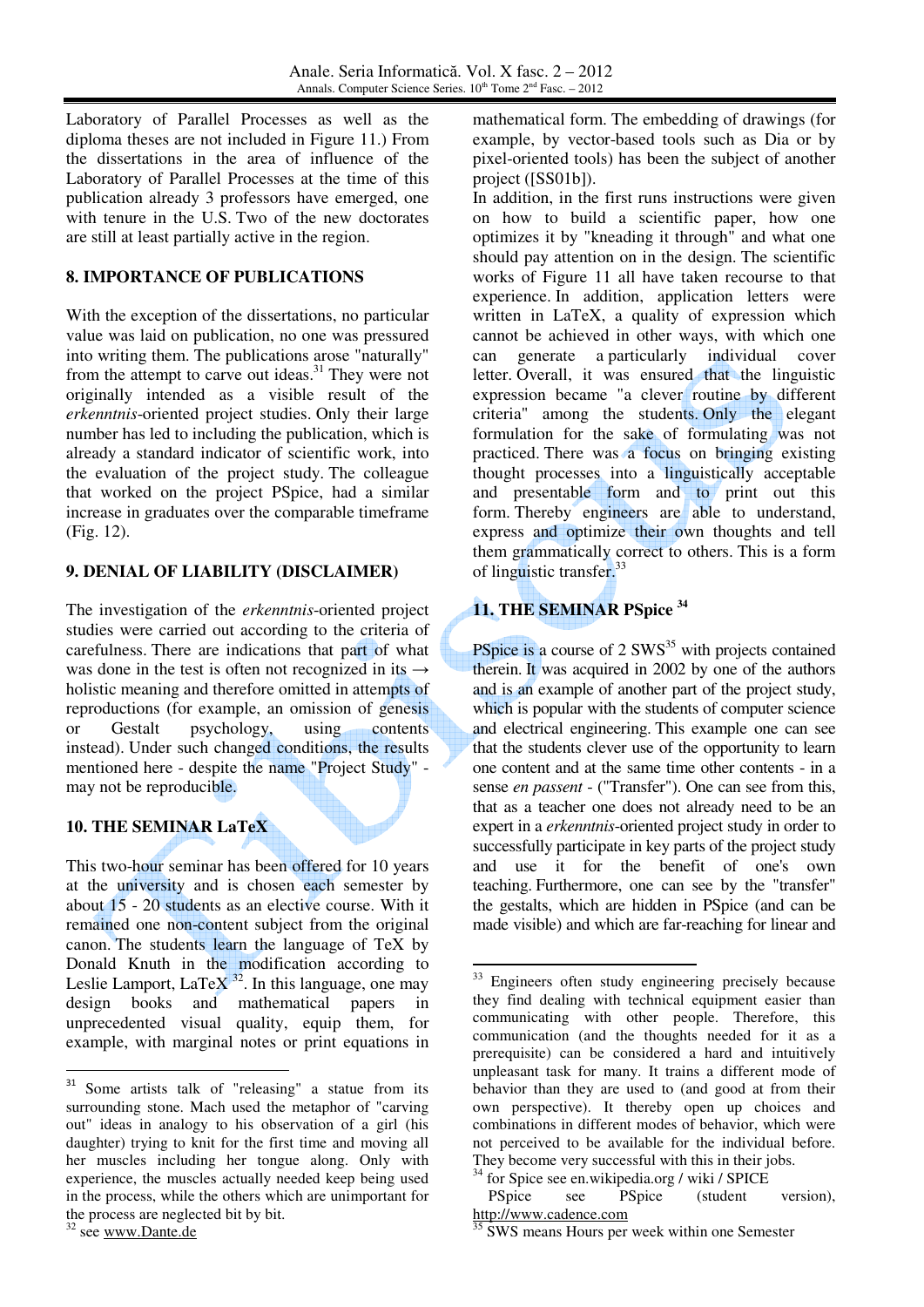nonlinear systems. The PSpice software solves invisible to the user - linear and nonlinear systems of equations and differential equations, and the Fourier transformation by the "push of a button". The two key words are "Kirchhoff's rules" (cuts in an electronic circuit as a whole) and "equivalent circuits" as applied to passive, active, non-linear, analog and digital components and cables, various types of transistors and diodes, controlled switches, cables, generally on a quadrupole (two terminal-pair network, dual port). The process of digital communications (e.g., QPSK) can be simulated with PSpice.

Apparently it is possible to evoke these gestalts in the learner without a degree in Gestalt theory. Afterwards, the students are able to build by themselves their understanding of a variety of electric linear and nonlinear systems, even those which the authors of PSpice could not have thought of (because the technology was not available at the time).

**1. High-frequency technology.** (4 SWS) Projectoriented implementation of the lecture and exam of the course was delayed for one year (the colleague was added in 2002) with the *erkenntnis*-oriented projectbased learning (EPOL) from around 2002 with project work rather than exams. From summer semester 2003 onwards, a significant increase of this work is visible in Figure 12. This was followed, almost without exception, with very good project work.

**2. Practical Microwave Electronics / EMC.** (2 SWS + 2 SWS) The internship was, up to the summer 2004, an independent course in communications technology. It consisted of 7

experiments, which were carried out in the classical manner. After the contents reduction, 4 experiments were left. They are the absolute minimum content for a decent education of an RF-technology engineer! Project-oriented implementation was used since 2002. Laboratory tests are performed as projects with predefined topics. There is a rough guide with operating instructions for the complicated measuring instruments. In the lecture part of the internship, students learn to know the necessary fundamentals of the experiments. Under the guidance of professor and laboratory engineer they carry out the tests and create the test reports at home as a project in groups.

**3. Satellite communications** / radio astronomy. (2 SWS) PSpice was used for the representation of modulation methods and structure of receivers (PLL). Also in this elective area, the delayed increase by about 4 to 6 semesters was substantially similar to Figure 11. After summer semester 2009 this topic was no longer available (the professor retired).

#### **4. Great Project** (8 SWS)

**5. Diploma theses in radio frequency technology.** (8 SWS) The steep rise of graduate work in high-frequency technology after the *erkenntnis*-oriented project study - comparable with the increase in Figure 11 - also applies to PSpice and the high-frequency technology, see Figure 12 (for High Frequency Technology, PSpice was not originally designed).



**Figure 12: Number of graduate work in professional radio frequency technology prior to and after the end of the**  *erkenntnis***-oriented project study (at the time of the rise, see Figure 11).**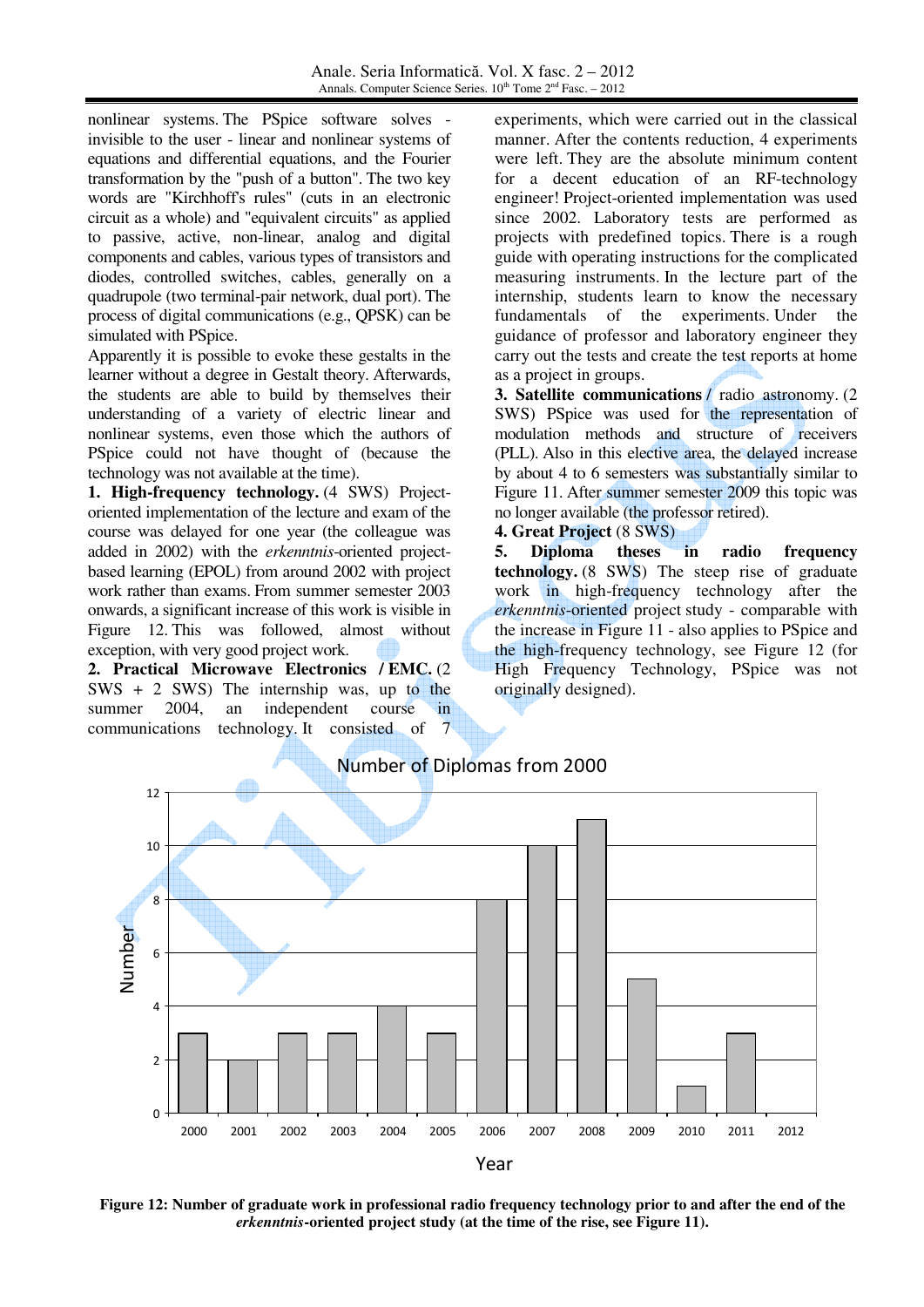Figure 12 clearly shows the influence of the "morning" and "evening prayer", i.e. the *erkenntnis*oriented share of the project study on reaching the time of the thesis (with always about the same size of the cohort). One could call it an *erkenntnis*oriented transfer, which is interrupted by the end the morning and evening prayer with exactly the time delay it takes to reach the thesis stage of the study. With the departure of the colleague in 2009 from active service, the seminar on PSpice continues, but the number of graduate work in radio frequency technology, however, diminishes.

The promotion of scientific research and dissertations in the proportion as shown in Figure 11 as an *erkenntnis*-oriented transfer, was not familiar to anyone of us at that time and was not expected in this form. A fly in the ointment remains, because the fellow colleague could not be briefed on the opportunity for dissertations, which offered itself to him. Therefore the colleague has unfortunately not been able to make use of his commitment and experience no doctorates in his field. The project and thesis work, however, are an essential characteristics of creativity and the thinking skills of the students.

#### **The influence of PSpice on courses of other colleagues:**

**1. Telecommunications.** (8 SWS + Practical 4 SWS) PSpice has proved an excellent preparation for the exam (written and oral). For example, in the winter semester 2010/11 students with explicit knowledge deficits were successfully prepared for the exam.

**2. Practical Industrial Electronics** (Pfl 5.Sem, 4 SWS) PSpice application is required for various practical experiments. Positive impact, because many students have already participated in the seminar PSpice. The test preparation is thus shorter and more effective.

**3. CAD** a required course in the 5th semester (4 SWS). Here is the PCB design with simulation of the electronic circuit part with PSpice is required. The prior knowledge of the circuit simulation of the seminar is a significant advantage for the students.

**4. Practical GLE.**  $(4 \text{ SWS})^{36}$  In basic training ET 2 it is in some tests mandatory to simulate part of experimental set-ups (four-pole theory, resonant circuits, voltage divider circuits of energy) with PSpice.

l

After the preceding considerations, one can distinguish three types of transfer: content transfer via Gestalt psychology as shown by PSpice and the Fourier transformation. The transfer of thinking processes into linguistically acceptable forms like with Latex, and the *erkenntnis*-oriented transfers that were done by the morning and evening prayers. In the latter there are additional elements that are referred to as key skills, and psycho-physical elements. While the first two forms of transfer were not objected to (perhaps with the exception of primitive genetic elements, which strongly felt strange for some colleagues (Appendix 1)), the *erkenntnis*-oriented transfer was anything but uncontroversial, not so much because of the "content" mediated there, but because of the intuitively assumed "waste of time", for which there is no empirical evidence.

The limited perception of unconscious or partially conscious learning processes leads some colleagues to the conclusion that the *erkenntnis*-oriented project study would provide too little "contents". This judgment is based on a linear model of learning. In this learning model no transfer can exist.

The Figures 11 and 12 show that it was not a waste of time, but that the self-reflection of the students, the gradual creation of a world view is a prerequisite for the success of the *erkenntnis*-oriented project study. If such an *erkenntnis*-oriented project study will be implemented a second time, especially the *erkenntnis*-based transfer should be examined in more detail.

As for the metaphysics of the curriculum, it would be a great gain if, instead of accumulating contents ("the cornucopia of contents"), the determining gestalts of the subject would be determined rather than specifying the content of the curriculum. Gestalts and phenomena which can be generalized for many subjects should be taught once and initially in general introductory courses. As can be seen on the example of PSpice, where the gestalts are re-used in twelve subjects with a much greater proportion of hours. It is obvious that it is appropriate to present them at the beginning in all intensity. Reuse in a different context is no problem thereafter.

#### **Annex 1: An example of a genetic instruction in the form of sketches**

Imagine a circular disk with radius 1. Was at its periphery at one point a hand crank attached. Show different projections at right angles to the axis of the circular disk in the plane of the circular disc, the hand crank in its circulation. The view from the front of the circular disc shows a rectangular triangle between the axle and a crank handle. The other two

<sup>&</sup>lt;sup>36</sup> total of 50 SWS of lessons and practicals following PSpice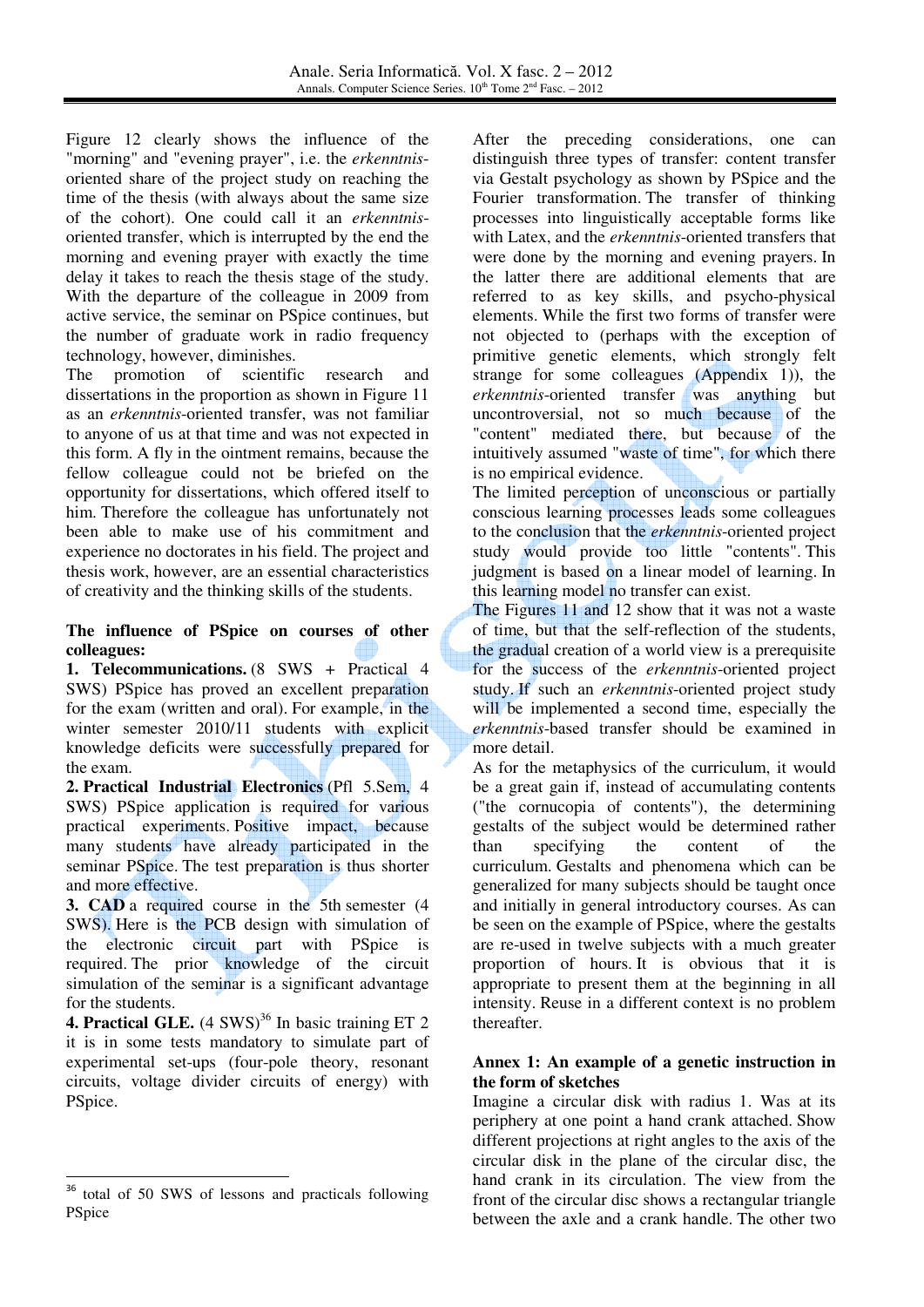sides of the triangle are the sine and cosine of the hypotenuse is the radius of one of the disc. The Pythagorean theorem can be read directly. The squares (areas) on the edges of the triangle are the formula sin  $2(x) + \cos 2(x) = 1$  as a collection of formulas, but here visible enough to touch.

The circular disk with a hand crank will be extended to a cylinder set of radius 1, whose length is limited initially from -1 to 0 to +1. Around this "*one* cylinder" a coil (or thread) will be wound. In the simplest case this is a piece of thread without additional winding (zero winding) of the hand crank starting over the length of the cylinder ("Nullwindung") at its radius. The number of turns is in this case zero. "1" rotates the hand crank one revolution, is obtained on the length of the cylinder exactly one turn. In the same way can be integer multiples create an turn. The winding direction is determined by the direction of rotation of the crank handle.

In a separate chart a narrow rectangle of area 1 is shown at the zero point. This corresponds to the zero winding of the cylinder. Move this Rectangle to the abscissa on the one that puts a wrap on the cylinder. Moves the rectangle to -1 changes the winding direction. By changing the area of the rectangle to 2 is that the cylinder has radius 2 Thus, in this diagram by narrow rectangles, the situation on the cylinder set (several turns on each other). You can add small rectangles of different heights.

This mutual dependence of the diagrams can be reversed: it sets an integer multiple of spirals with different winding sense of the cylinder and receives the diagram of the narrow rectangles equivalent. This relationship is called transformation. The transform is e in machine, which maps over shifts of numeric integer values, the previous model. This is a prototype of the Fourier transform in time and frequency domain without specifying in mathematical formulas. Learners make that model in the form required by the discrete or integral form of the Fourier or Hilbert transform.

The model is initially detected and immediately tangible, perceptible. It initially contains internal inconsistencies (such as attaching the hand crank on the boundary of the disk). Unlike mathematical formulations of the archetypes are not precisely defined yet logically consistent, but workable. Gradually, it is transferred by means of thought processes of learners from tangible models in the formulas (Mach's thought experiments, [Mac97]). This approach can be described as illustrating with stepwise abstraction. It avoids what has also objected to Mach: premature abstraction ([Mac90], footnote 6), in the case of the Fourier transform in several places.

#### **REFERENCES**

- [Bin11/Bin84] **A. Binet** *Modern Ideas about Children* (1911; 1984). Albi: Suzanne Heisler 1975.
- [Luc93] **A. S. Luchins** *On Being Wertheimer's Student*, A contribution to the eighth international Scientific Convention of the Society for Gestalt Theory and its Applications (GTA) at the University of Cologne, Friday, March 26, 1993.
- [Mac00] **E. Mach** *The concept*. In: The Open Court Jun 1900, 14.
- [Mac01] **E. Mach -** *On physiological as distinguished from geometrical Space* (1901). The Monist 11, 3; APS Online.
- [Mac06] **E. Mach** *Sur le rapport de la physique avec la psychologie*. L'Année Psychologique, Vol. 12: 303-318, 1906 - (see [Mac23/Mac87], No.32, pg. 589, in German)
- [Mac09] **E. Mach** *Erinnerungen an Darwin und die Entwicklungslehre*. Neue Freie Presse Nr. 16109. Wien 27.6, 1909.
- [Mac10] **E. Mach** *Sinnliche Elemente und naturwissenschaftliche Begriffe*. Archiv für ges. Physiologie, Martin Hager, Bonn. Bd. 136, S. 263-274, 1910.
- [Mac13] **E. Mach**, in Jacob, J. Praktische Methodik des mathematischen Unterrichts. Pichler, Wien, 1913.
- [Mac23/Mac87] **E. Mach** *Populärwissenschaftliche Vorlesungen*. Wien: Böhlau, 1923; 1987 - The quoted article is not included in the English edition of the Popular Science Lectures, which contains 15+2 articles, while the 5th German edition contained 33.
- [Mac63/Mac78] **E. Mach** *Vorträge über Psychophysik*. Hrsg. Thiele, J. / Österreichische Zeitschrift für praktische Heilkunde, Wien, Jg. 9, 1863; 1978.
- [Mac75] **E. Mach** *Grundlinien der Lehre von den Bewegungsempfindungen*. Engelmann, Leipzig, 1875.